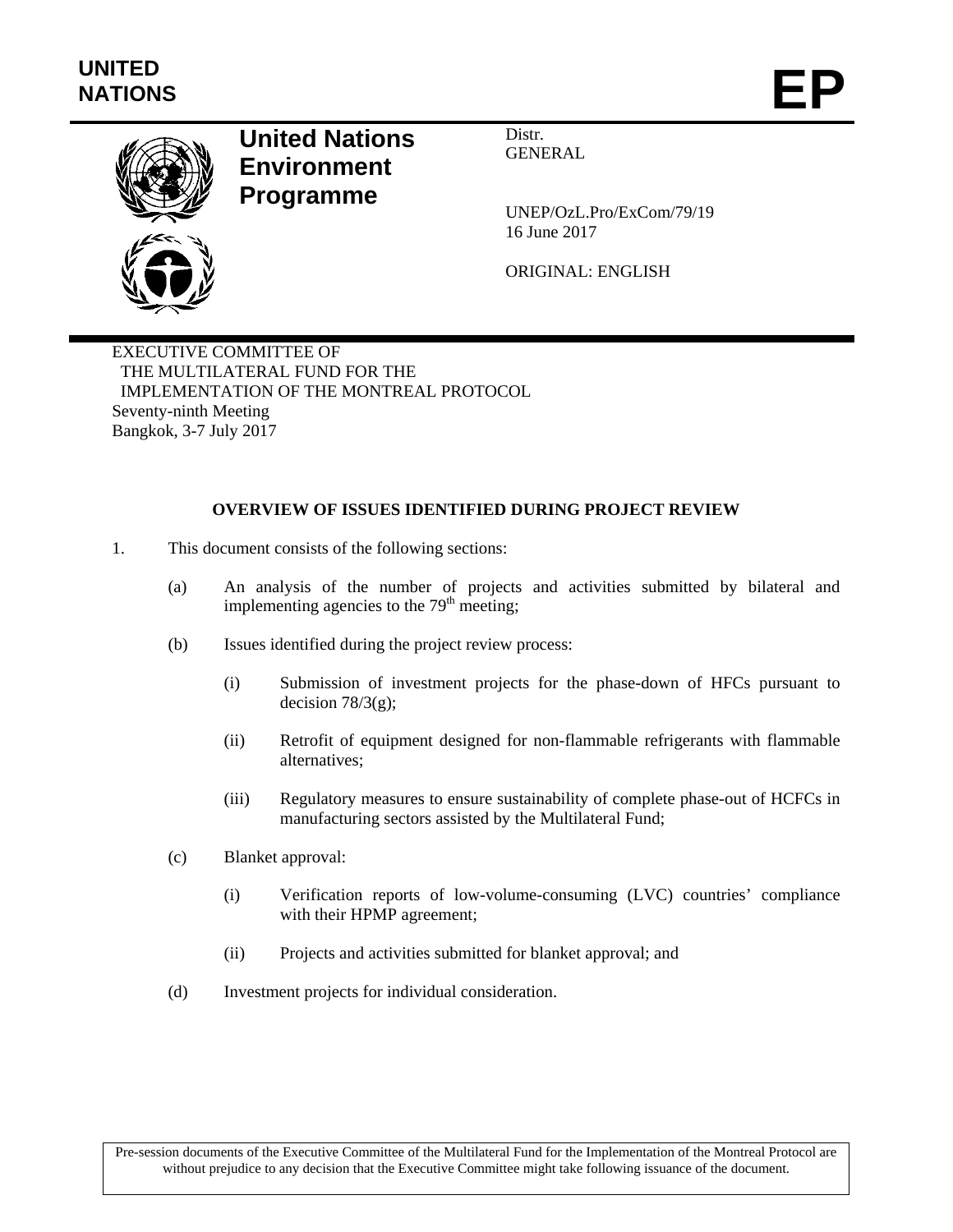### **Projects and activities submitted by bilateral and implementing agencies**

2. Bilateral and implementing agencies submitted to the  $79<sup>th</sup>$  meeting 90 funding requests for tranches of approved multi-year agreements, projects and activities amounting to US \$72,147,747 (US \$354,848,615 including amount requested in principle) including agency support costs where applicable. The funding requests covered:

- (a) Stage II of the HCFC phase-out management plan (HPMP) for three non-LVC countries and one for LVC country;
- (b) Stage II of the HCFC phase-out management plan (HPPMP) for China (to be considered by the Sub-group on the Production Sector);
- (c) Tranches of approved HPMPs for 15 countries;
- (d) Renewals of institutional strengthening (IS) projects in 20 countries;
- (e) Project preparation for stage II of the HPMP/HCFC phase-out investment activities for two countries;
- (f) Project preparation for HFCs activities for 10 countries;
- (g) Two investment projects for the phase-out of HFC-134a in two enterprises of the domestic refrigeration sector in Bangladesh and Colombia in line with decision  $78/3(g)$ ;
- (h) One investment project to phase-out HCFCs in two enterprises in the extruded polystyrene (XPS) foam sector in Mexico pursuant decision 77/25; and
- (i) Draft Agreement for the implementation of stage II of the HPMP between the Executive Committee and the Government of China as per decision 77/49.

3. Following the project review process, 35 projects and activities totalling US \$4,345,906 including agency support costs, are recommended for blanket approval, and 30 projects and activities totalling US \$68,801,299, of which US \$54,341,760 is for China's HPPMP and US \$5,198,070 for HFC-related projects (US \$313,266,391 including amount requested in principle, of which US \$283,272,000 is for China's HPPMP) are being forwarded for individual consideration. Together, the projects for blanket approval and those for individual consideration amount to US \$73,147,205.

### IS renewal requests

4. The Secretariat reviewed the terminal reports and requests for extension of IS funding for 20 countries against relevant decisions including decision 74/51(c) on the funding level for IS projects and renewals, and decision 74/51(e) on the need to include performance indicators for planned activities. All requests were cross-checked against: previous IS reports; progress reports on the implementation of country programmes; data reported under Article 7 of the Montreal Protocol; the latest reports on implementation of HPMPs; bilateral and implementing agencies' progress reports submitted to the 79<sup>th</sup> meeting; and relevant decisions on compliance adopted by the Parties to the Montreal Protocol.

5. During the project review process, issues associated with the renewal of institutional strengthening projects for seven countries (Comoros phase X, Djibouti phase VII, Guinea phase X, Kenya phase XI, Mauritania phase VI, Palau phase VII, and Uganda phase III), could not be resolved on time, and therefore, these projects were withdrawn by UN Environment. The reasons for the withdrawal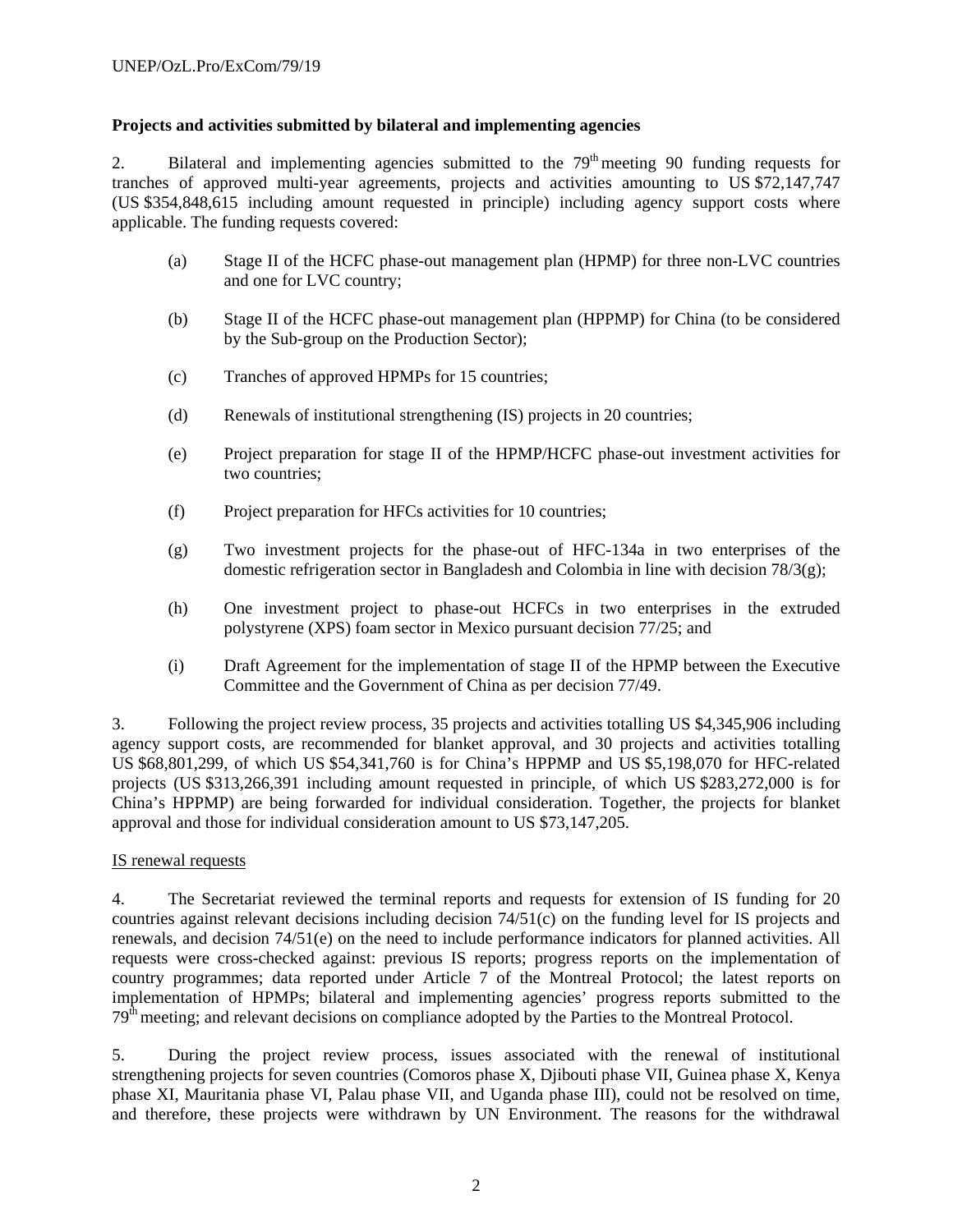included currently having two ongoing projects and/or no reported expenditures of advanced funds for the current phase<sup>1</sup>.

### HPMPs submitted and subsequently withdrawn

6. During the project review process, issues associated with stage II of the HPMP for the Philippines at a cost of US \$3,703,544 (including agency support costs) and the tranche requests of stage I of the HPMPs for Barbados (second tranche), Burkina Faso (third tranche), the Democratic Republic of the Congo (third tranche) and Qatar (third tranche) at a cost of US \$1,363,154 (including agency support costs) could not be addressed on time, and therefore, were withdrawn by the relevant lead implementing agencies. The reasons for the withdrawal of these tranches are described in the document on tranche submission delays<sup>2</sup>, and summarized below:

- (a) Stage II of the HPMP for the Philippines was deferred due to a number of reasons including the need to change their baseline data as agreed at the  $68<sup>th</sup>$  meeting, the lack of verification of the 2015 HCFC consumption, and outstanding issues related to delayed implementation of stage I being implemented by UN Environment. During the project review process issues related to discrepancies in consumption data as it related to funding the conversion project in the AC sector were identified and are still under discussion;
- (b) The request of Barbados was withdrawn due to the lack of progress and non-availability of a verification report;
- (c) The request for Burkina Faso was withdrawn since HCFC consumption verification reports for 2016 was not submitted; outstanding issues in connection with adjustments to the starting point for sustained aggregate reduction in HCFC consumption, which will result in the revision of the funding levels, the HPMP strategies and associated activities and the corresponding agreement for stage I;
- (d) The request for the Democratic Republic of the Congo was withdrawn since HCFC consumption verification reports for 2013, 2014, 2015 and 2016 were not submitted. The Secretariat had raised issues in connection with adjustments to the starting point for sustained aggregate reduction in HCFC consumption based on the verified consumption. In that case, revision of the funding levels, the HPMP strategies and associated activities and the corresponding agreement for stage I would be required; and
- (e) The request for Qatar was withdrawn due to issues related to the conditional approval for their request to combine the  $2<sup>nd</sup>$  and  $3<sup>rd</sup>$  tranches of stage I of their HPMP and the pending signature of the Agreement between the Government and United Nations Environment Programme (UN Environment).

### Funding withheld pending submission of verification reports or meeting specific conditions

7. At the  $77<sup>th</sup>$  meeting, the Executive Committee urged UN Environment, UNIDO and the Governments of Haiti, Sao Tome and Principe, and South Africa to submit their HCFC consumption verification reports as soon as possible, and UN Environment and the Governments of Chile and Honduras to sign agreements for the implementation of their HPMP plans as soon as possible, so that activities could be implemented without further delay<sup>3</sup>. As of May 2017, all the outstanding conditions in these countries have been fulfilled resulting in the disbursement of funds by the Treasurer to the relevant

The sum of the set of the set of the set of the set of the set of the set of the set of the set of the set of the set of the set of the set of the set of the set of the set of the set of the set of the set of the set of th expenditures reported for funds advanced: Guinea, Mauritania, Palau and Uganda

<sup>2</sup> UNEP/OzL.Pro/ExCom/79/18.

 $3$  Decision 77/34.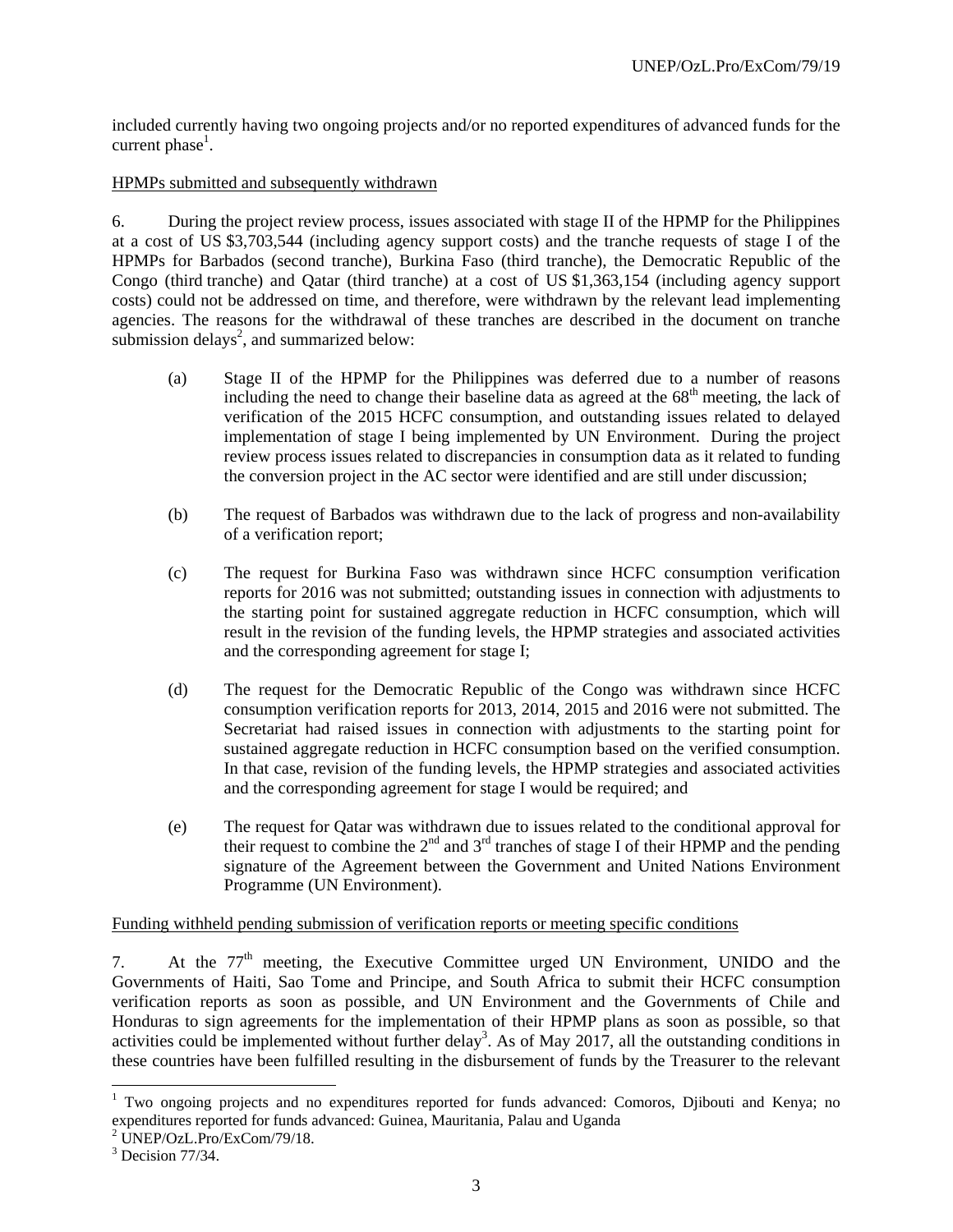implementing agencies. The only outstanding case was South Africa, for which an independent verification of HCFC consumption in 2013, 2014 and 2015 was submitted on 23 May 2017 and found satisfactory. Accordingly, the Secretariat has requested the Treasurer the transfer of funds to the relevant agency.

8. At the same meeting, the Executive Committee also requested the Treasurer to withhold funding for the fourth tranche of stage I of the HPMP for Saudi Arabia<sup>4</sup> pending the receipt of a comprehensive report demonstrating that the conditions specified in Appendix 8-A of the Agreement had been met. As of the time of issuance of the present document, the Secretariat had not received confirmation that these conditions have been met.

### **Issues identified during project review**

*Submission of investment projects for the phase-down of HFCs pursuant to decision 78/3(g)*

### **Background**

9. At the  $78<sup>th</sup>$  meeting, the Executive Committee considered a document which presented information relevant to the development of criteria for funding the phase-down of  $HFCs<sup>5</sup>$  which was prepared in line with decision 77/59. During the discussion, it was pointed out that additional information from various sources was required to be able to reach a decision on eligible incremental costs.<sup>6</sup> In order to obtain such information, the Executive Committee through decision  $78/3(g)$ , agreed "to consider approving a limited number of HFC-related projects in the manufacturing sector only, without prejudice to different kinds of technology, no later than at the first meeting of 2019, to allow the Committee to gain experience in the ICCs and IOCs that might be associated with phasing-down HFCs in Article 5 countries, on the understanding that: any Article 5 country that submitted a project should have ratified the Kigali Amendment or submitted a formal letter indicating the government's intention to ratify the Amendment; no further funding would be available until the instrument of ratification had been received by the depositary at the Headquarters of the United Nations in New York; and any amount of HFC reduced as a result of the project would be deducted from the starting point".

## Submissions to the  $79<sup>th</sup>$  meeting

- 10. In response to decision 78/3(g), the following projects were submitted to the 79<sup>th</sup> meeting:
	- (a) Funding requests for the preparation of eight investment/demonstration projects on the conversion of enterprises using HFC in five countries, described in the respective work programmes of  $\text{UNDP}^7$  and  $\text{UNIDO};^8$
	- (b) Two requests for the funding of fully developed HFC-related investment projects (in Bangladesh<sup>9</sup> and Colombia<sup>10</sup>) to replace the use of HFC-134a used in domestic refrigeration manufacturing with R-600a, including a compressor component for Bangladesh.
- 11. These requests are summarized in Table 1 below:

1

 $4$  Decision 77/54(f).

<sup>5</sup> UNEP/OzL.Pro/ExCom/78/5 and Corr.1

<sup>&</sup>lt;sup>6</sup> The full text of the discussion on this particular item is contained in paragraphs 51 to 55 of document UNEP/OzL.Pro/ExCom/78/11.

<sup>7</sup> UNEP/OzL.Pro/ExCom/79/21.

<sup>8</sup> UNEP/OzL.Pro/ExCom/79/23.

<sup>9</sup> UNEP/OzL.Pro/ExCom/79/28.

<sup>10</sup> UNEP/OzL.Pro/ExCom/79/31.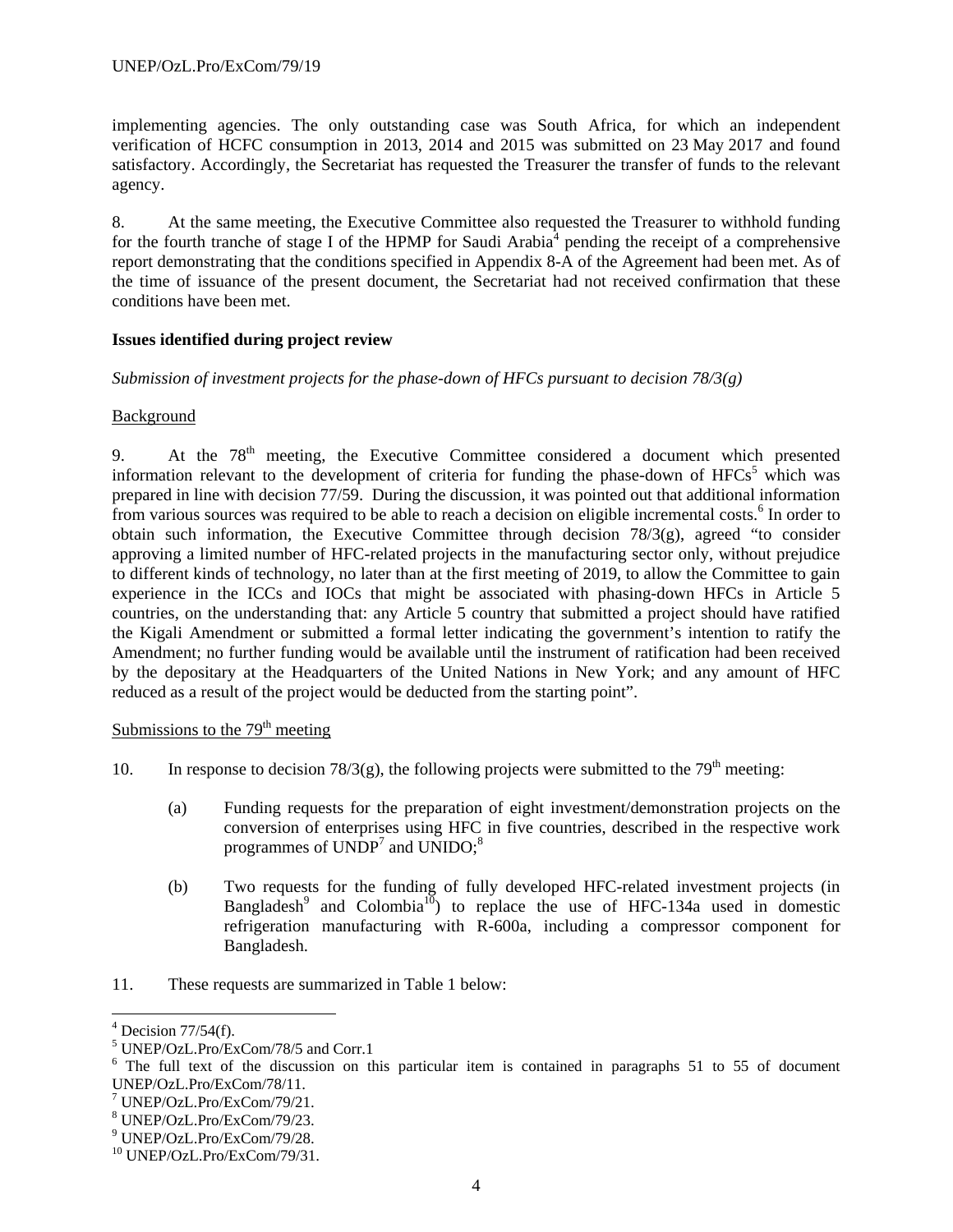| Country                    | Project title                                                                                                                                                                                                                                                                                                                              | <b>Agency</b> | <b>Funding</b>    |
|----------------------------|--------------------------------------------------------------------------------------------------------------------------------------------------------------------------------------------------------------------------------------------------------------------------------------------------------------------------------------------|---------------|-------------------|
|                            |                                                                                                                                                                                                                                                                                                                                            |               | requested (US \$) |
| Project preparation        |                                                                                                                                                                                                                                                                                                                                            |               |                   |
| Ecuador                    | Project preparation for HFC-related projects<br>in<br>the<br>manufacturing sector at Ecasa and Indurama enterprises to<br>gain experience in incremental capital costs (ICCs) and<br>incremental operating costs (IOCs) associated with the<br>replacement of HFC-134a with R-600a in self-contained<br>commercial refrigeration equipment | <b>UNIDO</b>  | 60,000            |
| Lebanon                    | preparation for<br>HFC-related<br>project<br>Project<br>in<br>the<br>manufacturing sector at Lematic Industries to gain experience<br>in ICCs and IOCs associated with the replacement of<br><b>HFC-134a</b><br>with<br>R-600a<br>domestic<br>refrigeration<br>in<br>manufacturing                                                         | <b>UNIDO</b>  | 30,000            |
| Mexico                     | Project preparation for HFC-related<br>projects<br>in<br>the<br>manufacturing sector at Fersa and Imbera enterprises to gain<br>experience in ICCs and IOCs associated with the replacement<br>of HFC-134a with R-290 and R-744 in self-contained<br>commercial refrigeration equipment                                                    | <b>UNIDO</b>  | 60,000            |
| Viet Nam                   | Project preparation for HFC-related<br>projects<br>in<br>the<br>manufacturing sector at Nagakawa Vietnam Company to gain<br>experience in ICCs and IOCs associated with replacement of<br>with R-290 in self-contained commercial<br>HFC-134a<br>refrigeration equipment                                                                   | <b>UNIDO</b>  | 30,000            |
| China                      | Project preparation for air-conditioning and production line<br>optimization from HFC-134a to HFO-1234yf as refrigerant in<br>a mobile air-conditioning (MAC) manufacturer                                                                                                                                                                 | <b>UNDP</b>   | 30,000            |
| China                      | Project preparation for conversion from HFC-245fa to HFO as<br>a foam agent in a refrigerator manufacturer                                                                                                                                                                                                                                 | <b>UNDP</b>   | 30,000            |
| China                      | Project preparation for conversion from HFC-134a to HC-290<br>in a freezer manufacturer                                                                                                                                                                                                                                                    | <b>UNDP</b>   | 30,000            |
| Mexico                     | Project preparation for a demonstration project for HFC-134a<br>phase-out in the production of refrigerators at Mabe Mexico                                                                                                                                                                                                                | <b>UNDP</b>   | 30,000            |
|                            | Sub-total                                                                                                                                                                                                                                                                                                                                  |               | 300,000           |
| <b>Investment projects</b> |                                                                                                                                                                                                                                                                                                                                            |               |                   |
| Bangladesh                 | Conversion of production of domestic refrigerators using<br>HFC-134a as a refrigerant with R-600a, and conversion of<br>compressor manufacturing facility to produce refrigerator<br>compressors for using R-600a at Walton Hitech Industries<br>Limited                                                                                   | <b>UNDP</b>   | 4,936,508         |
| Colombia                   | Conversion of production of domestic refrigerators using<br>HFC-134a as a refrigerant with R-600a at Mabe                                                                                                                                                                                                                                  | <b>UNDP</b>   | 3,829,157         |
|                            | Sub-total                                                                                                                                                                                                                                                                                                                                  |               | 8,765,665         |
|                            | <b>TOTAL</b>                                                                                                                                                                                                                                                                                                                               |               | 9,065,665         |

**Table 1. Overview of submissions of HFC-related projects in the manufacturing sector** 

Review of the submissions by the Secretariat

12. The Secretariat reviewed the project preparation requests and the two investment projects taking into consideration existing policies and guidelines of the Executive Committee and the criteria set out in decision 78/3, namely the submission of a letter from the Governments concerned indicating the government's intention to ratify the Kigali Amendment; that no further funding would be available until the instrument of ratification had been received by the depositary at the Headquarters of the United Nations; and that any amount of HFC reduced as a result of the project would be deducted from the starting point.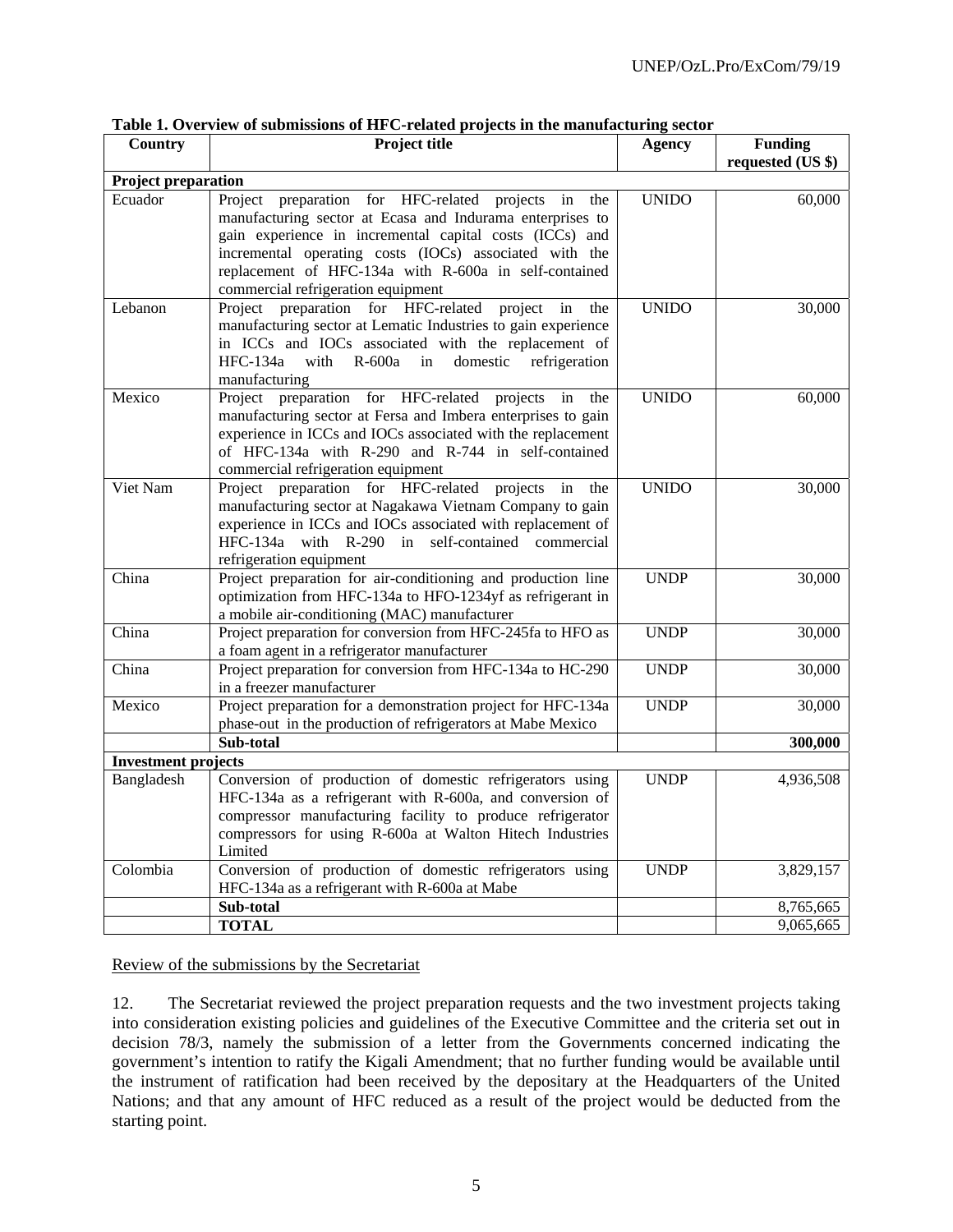13. Letters of commitment from all countries concerned were received fulfilling the criteria of decision  $78/3(g)$ . The level of funding requested for project preparation was consistent with existing guidelines (i.e. US \$30,000 for one enterprise and US \$60,000 for two enterprises to be converted in the manufacturing sector) and that the submissions contained sufficient detail to allow consideration of these requests.

14. The Secretariat undertook a detailed review of the investment projects. Comments were sent to the implementing agencies followed by discussions to further clarify technical issues, with a view to providing the Executive Committee with an overall understanding of the potential incremental costs associated with the submitted projects. This information is contained in the individual project documents presented at this meeting.

15. The Executive Committee may also wish to note that the requests for these projects were not included in the 2017-2019 business plan of the Multilateral Fund, and are not required by these Article 5 countries to meet compliance with any Montreal Protocol measure. The Secretariat also noted that no funding was allocated in 2017 for activities related to HFCs in the current triennium.

### Secretariat's recommendation

16. The Executive Committee may wish to consider the investment projects to replace the use of HFC-134a used in domestic refrigeration manufacturing with R-600a in Bangladesh and Colombia and the funding requests for the preparation of investment/demonstration projects to phase-down HFC in China, Ecuador, Lebanon, Mexico, Vietnam in light of decision  $78/3(g)$ , noting that no funding was allocated in the current triennium for those activities.

### *Retrofit of equipment designed for non-flammable refrigerants with flammable alternatives*

17. In reviewing the funding tranche requests for HPMPs submitted to  $79<sup>th</sup>$  meeting, the Secretariat requested information on whether retrofit of equipment designed for non-flammable refrigerants with flammable alternatives was carried out or planned to be carried in the servicing sector. When no such retrofit activities are confirmed to occur, the projects have been recommended for blanket approval. Only in two cases (Belize<sup>11</sup> and Namibia<sup>12</sup>) information was obtained about this practice taking place in the past before decision 72/17. In both cases it was reported that upon this decision was adopted, no retrofit of equipment designed for non-flammable refrigerants with flammable alternatives was carried out or planned to be carried out as part of the HPMPs.

*Regulatory measures to ensure sustainability of the complete phase out of HCFCs in manufacturing sectors assisted by the Multilateral Fund* 

## Background

1

18. The complete phase-out of HCFCs in a manufacturing sector has generally been supported by regulatory measures that ensure the sustainability of the phase-out, namely a ban on both the imports and use of the substance phased out in the specific manufacturing sector<sup>13</sup>. These measures serve to ensure that as soon as the investment projects are completed, no manufacturing capacity based on the phased-out substance would be allowed for that sector at any time, to support those enterprises that have converted to alternatives with financial assistance from the Multilateral Fund. Without such measures, new or

<sup>&</sup>lt;sup>11</sup> UNEP/OzL.Pro/ExCom/79/29.

<sup>12</sup> UNEP/OzL.Pro/ExCom/79/37.

<sup>&</sup>lt;sup>13</sup> As an example, decision 61/47 related to the assistance to address HCFC-141b contained in imported pre-blended polyols includes a condition to include in the sector plan a commitment from the country to put in place, by the time the last foam manufacturing plant had been converted to a non-HCFC technology, regulations or policies banning the import and or the use of HCFC-141b pre-blended polyol systems.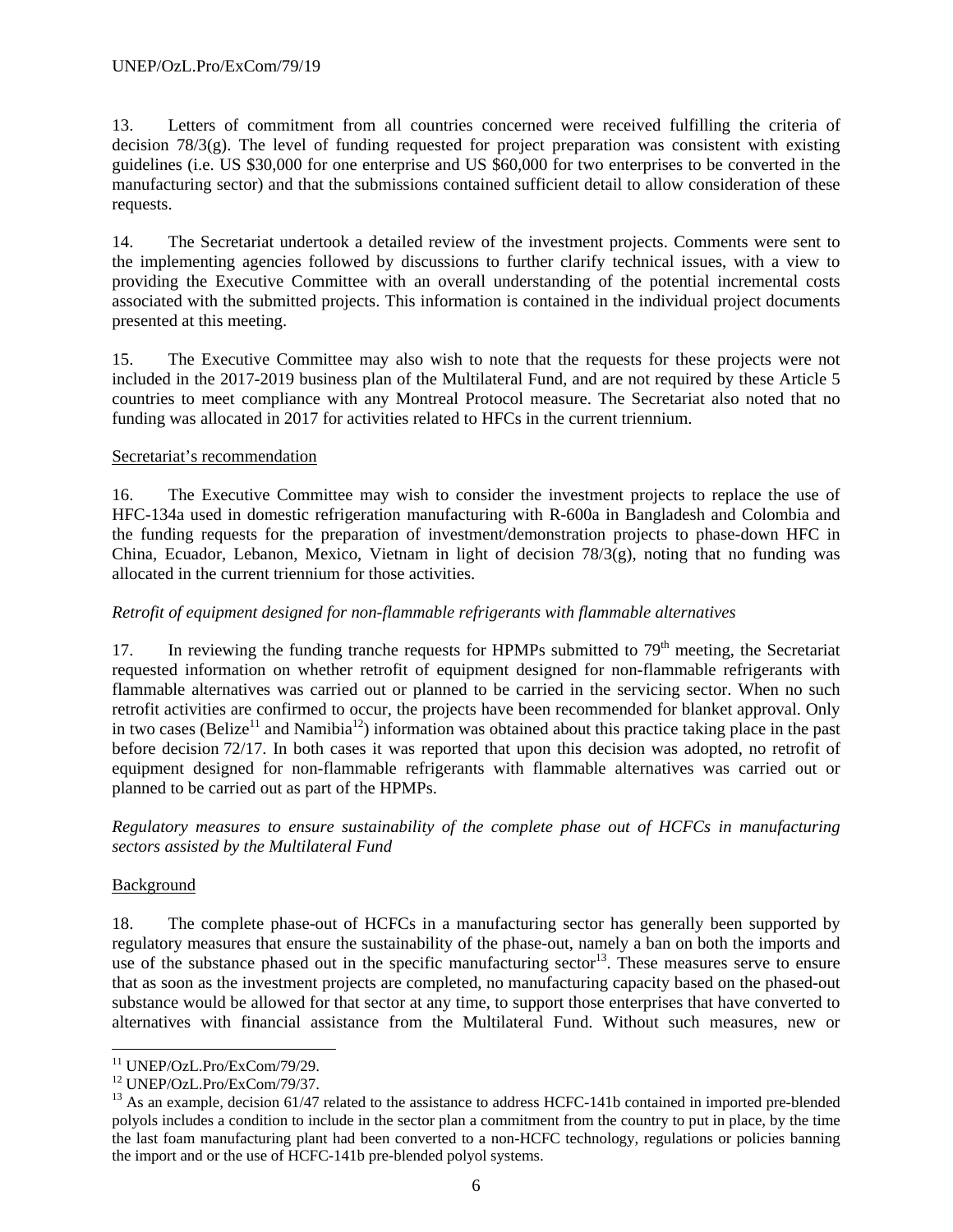non-eligible enterprises could continue using HCFCs potentially undermining the sustainability of the conversions.

19. The already approved sector plans associated with HPMPs (e.g., Brazil, Chile, China, Colombia, India, Islamic Republic of Iran, Malaysia, Saudi Arabia and South Africa) and several of the submissions to the present meeting (e.g., Argentina and Egypt) have included a ban on both the import and the use of such substances for the sectors where funding has been or will be provided.

20. In reviewing the project proposals submitted to the  $79<sup>th</sup>$  meeting, it was noted that in the case of the proposal to completely phase out the use of HCFC-142b in the manufacture of XPS foam in Mexico, the Government will not issue import quotas for HCFC-142b from 1 January 2020, but did not propose a ban the use of HCFCs in the XPS manufacturing sector when these projects are completed. Although HCFC-142b will be banned from 1 January 2020, XPS foam can be manufactured with other blowing agents, e.g., HCFC-22 alone or blended with other non-HCFC-142b blowing agents. This issue was discussed with UNDP, which explained that a current energy efficiency standard in Mexico would prevent the use of HCFC-22 as a blowing agent in the XPS sector given its poor insulation performance as compared to HCFC-142b. Notwithstanding this explanation, the Secretariat emphasized the importance to clearly put in place a ban on the use of HCFCs and their blends for manufacturing XPS foam to sustain the conversion of the project. The Secretariat was informed that this approach was not possible because of the existing legal framework established in Mexico. While the Secretariat is cognizant that the legal systems operate differently in each country, it is important to reiterate the need to consider the appropriate measures to ensure the sustainability of the phase-out of HCFCs in any manufacturing sector funded by the Multilateral Fund.

### Secretariat's recommendation

21. The Executive Committee may wish to consider requesting bilateral and implementing agencies together with Article 5 countries when preparing a request of funding for complete HCFC phase-out plans in manufacturing sectors to include the necessary regulatory measures to ensure the sustainability of the complete HCFC phase out in the sector, including policies banning the import and/or the use of HCFC for the specific sector.

## **Projects and activities submitted for blanket approval**

22. This section presents verification reports of LVC countries' compliance with their HPMP agreement and the projects and activities submitted for blanket approval

## Verification reports of LVC countries' compliance with their HPMP agreement

23. In line with decision  $61/46(c)^{14}$ , the Secretariat selected a sample of 15 countries for the purpose of verifying compliance with the HPMP agreement, as shown in Table 2. While these countries have in the past been selected using the criteria of geographic distribution, level of consumption and distribution among bilateral and implementing agencies, and the proximity of the next tranche; given that so far 68 countries have already been selected for verification, there is only a limited number of countries to select. The main criteria used to select the countries at this meeting were the proximity of the next tranche (between 2018 and 2020) and that the country had not been selected before for verification. The countries selected are classified as follows:

(a) Geographical distribution of the countries (nine in Africa, five in Asia, one in Latin

<sup>-</sup> $14$  The Secretariat was requested to provide, at the first meeting of each year, a list representing 20 per cent of countries with an HCFC consumption baseline of up to 360 metric tonnes (mt), and with an approved HPMP, to approve funding for them for the purposes of verification of that country's compliance with the HPMP agreement for that year.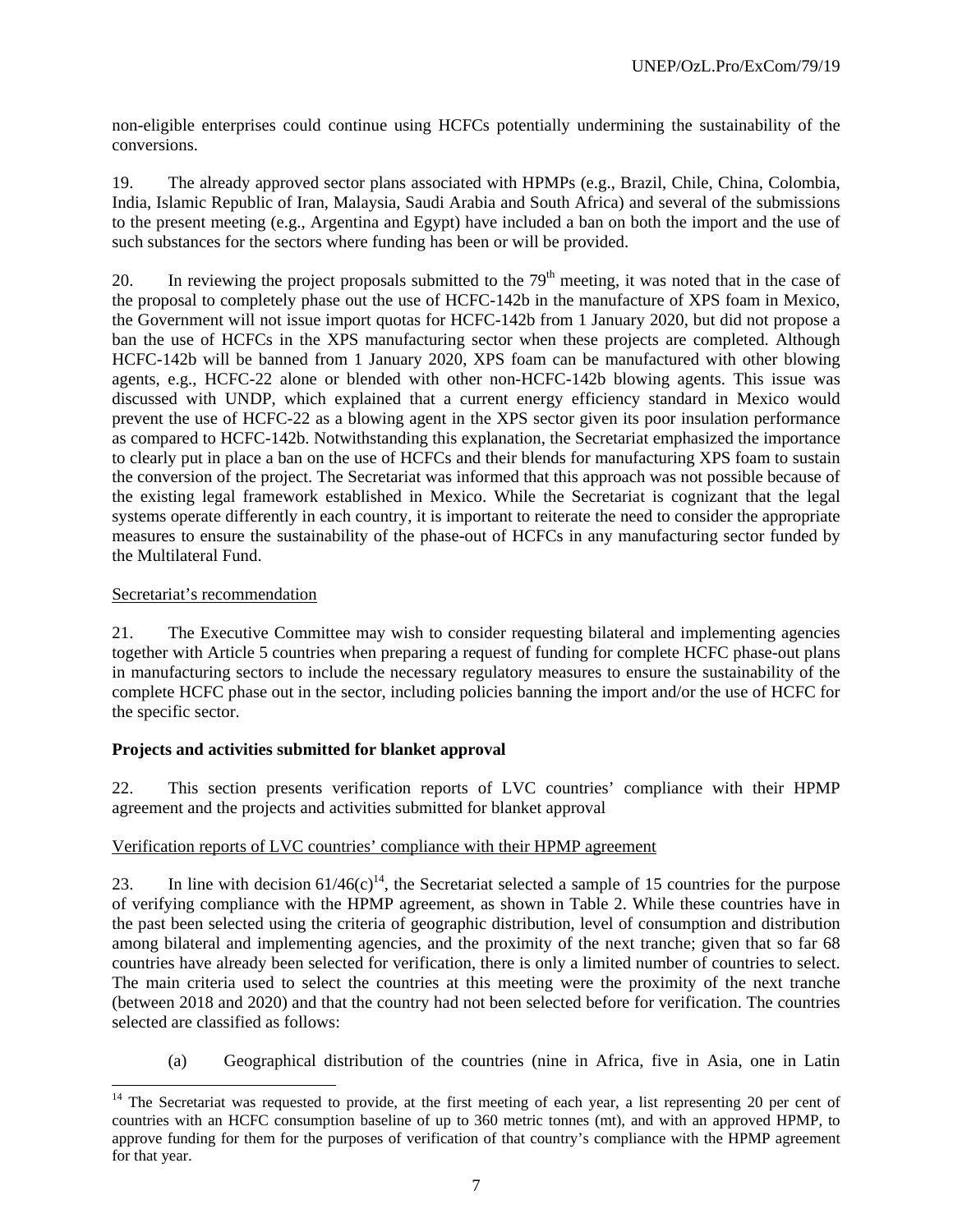### America and the Caribbean);

(b) Level of HCFC consumption among countries (i.e., 10 countries with an HCFC consumption baseline below 100 mt; and five countries with a consumption baseline above 100 mt);

| No. | Country         | <b>HCFC</b> baseline | Lead/cooperating agency     | <b>Next tranche</b> |
|-----|-----------------|----------------------|-----------------------------|---------------------|
|     |                 | (mt)                 |                             | request             |
|     | <b>Belize</b>   | 49.86                | <b>UN Environment</b>       | 2020                |
| 2   | <b>Botswana</b> | 200.10               | UN Environment/UNIDO        | 2018                |
| 3   | Comoros         | 2.48                 | <b>UN Environment</b>       | 2018                |
| 4   | Diibouti        | 11.73                | <b>UN Environment</b>       | 2018                |
| 5   | Eritrea         | 19.71                | UN Environment/UNIDO        | 2020                |
| 6   | Gabon           | *548.95              | <b>UN Environment</b>       | 2018                |
| 7   | Guinea-Bissau   | 26.00                | UN Environment/UNIDO        | 2020                |
| 8   | Oman            | $*559.77$            | <b>UNIDO/UN Environment</b> | 2018                |
| 9   | Palau           | 2.97                 | <b>UN Environment</b>       | 2020                |
| 10  | Samoa           | 4.60                 | <b>UN Environment</b>       | 2020                |
| 11  | Solomon Islands | 35.05                | <b>UN Environment</b>       | 2020                |
| 12  | Sudan           | *588.00              | <b>UNIDO</b>                | 2018                |
| 13  | Tanzania        | 30.86                | <b>UN Environment/UNIDO</b> | 2020                |
| 14  | Togo            | $*362.59$            | UN Environment/UNIDO        | 2018                |
| 15  | Tonga           | 2.55                 | <b>UN Environment</b>       | 2020                |

**Table 2. Sample of Article 5 countries for verification of compliance with their HPMP agreement** 

\* Baseline consumption is above 360 mt but for the purpose of funding the country continued to be treated as an LVC country.

#### *Secretariat's recommendation*

24. The Executive Committee may wish to request relevant bilateral and implementing agencies to include in their respective amendments to the work programmes for submission to the  $80<sup>th</sup>$  meeting. funding for verification reports for stage I of the HPMPs in the amount of US \$30,000, plus agency support costs, for each of the Article 5 countries listed in Table 1.

### Projects and activities submitted for blanket approval

25. Annex I to the present document lists 35 projects and activities totalling US \$4,345,906 including agency support costs that are recommended for blanket approval. The approval of these projects would include the relevant conditions or provisions in the corresponding project evaluation sheets as well as the approval of implementation programmes associated with the relevant tranches of multi-year projects.

### **Investment projects for individual consideration**

26. Thirty projects/activities totalling US \$68,801,299 including agency support costs, of which US \$54,341,760 is for China's HPPMP and US \$5,198,070 for HFC-related projects (US \$313,266,391 including amount requested in principle, of which US \$283,272,000 is for China's HPPMP), after the review by the Secretariat, are proposed for individual consideration. To facilitate the Executive Committee's consideration of the investment projects for individual consideration, the Secretariat has classified the projects by sector, and has grouped them according to the issues, as shown in Table 3. Table 3 also includes a section on individual investment projects to phase out HFCs as per decision 78/3(g).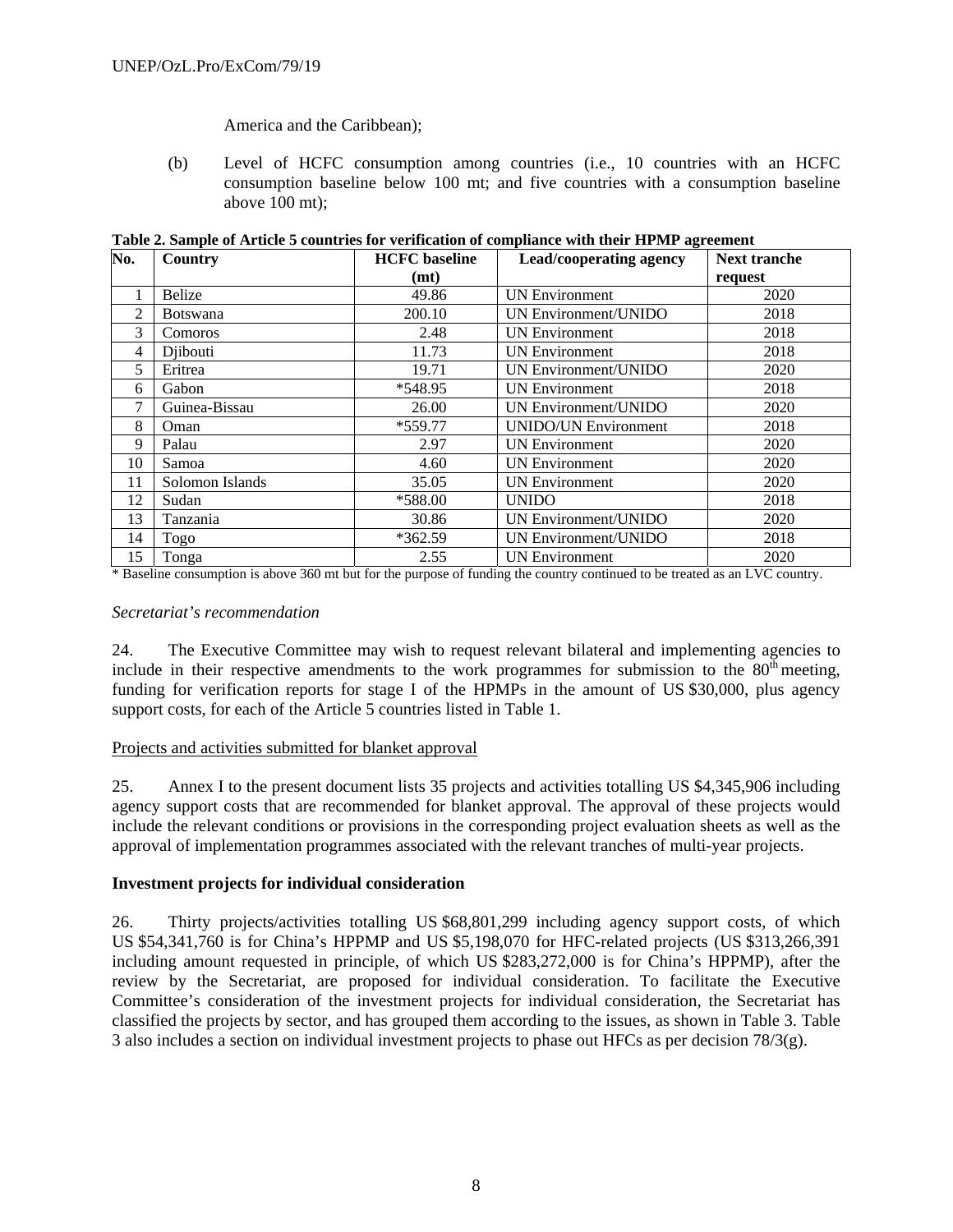| Country                  | Project                                                    | <b>Agency</b>         | <b>ExCom</b> | <b>Issue</b>                                                   |
|--------------------------|------------------------------------------------------------|-----------------------|--------------|----------------------------------------------------------------|
| <b>Stage II of HPMPs</b> |                                                            |                       |              |                                                                |
| Angola                   | HCFC phase-out management<br>plan stage II - first tranche | <b>UNDP</b>           | 79/26        | All technical and cost issues<br>resolved; stage II of an HPMP |
| Argentina                | HCFC phase-out management                                  | UNIDO (Lead)/         | 79/27*       | All technical and cost issues                                  |
|                          | plan stage II - first tranche                              | World Bank/Italy      |              | resolved; stage II of an HPMP                                  |
| Egypt                    | HCFC phase-out management                                  | UNIDO (Lead)/         | 79/32        | All technical and cost issues                                  |
|                          | plan stage II - first tranche                              | UNDP/                 |              | resolved; stage II of an HPMP                                  |
|                          |                                                            | <b>UN Environment</b> |              |                                                                |
|                          |                                                            | /Germany              |              |                                                                |
|                          | <b>Stage II of the HPMP for China</b>                      |                       |              |                                                                |
| China                    | HCFC phase-out management                                  | UNDP (Lead)/          | 79/30        | Penalty clause and deadline for                                |
|                          | plan stage II - Draft agreement                            | UN Environment/       |              | submission of tranches with a                                  |
|                          | Executive<br>the<br>between                                | UNIDO/World Bank/     |              | value below US \$5 million                                     |
|                          | Committee and the Government                               | Germany/Italy/Japan   |              |                                                                |
|                          | of China                                                   |                       |              |                                                                |
|                          | Individual investment project to phase out HCFCs           |                       |              |                                                                |
| Mexico                   | HCFC phase out in extruded                                 | <b>UNDP</b>           | 79/36        | Use of flexibility clause of stage I                           |
|                          | polystyrene (XPS) foam plank                               |                       |              | of the HPMP to reallocate savings                              |
|                          | applications                                               |                       |              | in the PU foam to convert two XPS                              |
|                          |                                                            |                       |              | foam enterprises to HFO-1234ze.                                |
|                          |                                                            |                       |              | Ban on use of HCFCs in XPS foam                                |
|                          |                                                            |                       |              | manufacturing                                                  |
|                          | Individual investment project to phase out HFCs            |                       |              |                                                                |
| Bangladesh               | Conversion of reciprocating                                | <b>UNDP</b>           | 79/28        | HFC phase-down project pursuant                                |
|                          | compressor of HFC-134a to                                  |                       |              | decision $78/3(g)$                                             |
|                          | inverter based on high energy                              |                       |              |                                                                |
|                          | efficient compressor in two                                |                       |              |                                                                |
|                          | enterprises                                                |                       |              |                                                                |
| Colombia                 | Conversion from HFC-134a to                                | <b>UNDP</b>           | 79/31        | HFC phase-down project pursuant                                |
|                          | isobutane in the manufacture of                            |                       |              | decision $78/3(g)$                                             |
|                          | domestic refrigerators at Mabe                             |                       |              |                                                                |

**Table 3. Projects submitted for individual consideration** 

\*Document also includes a tranche request for stage I of the HPMP, which is for blanket approval.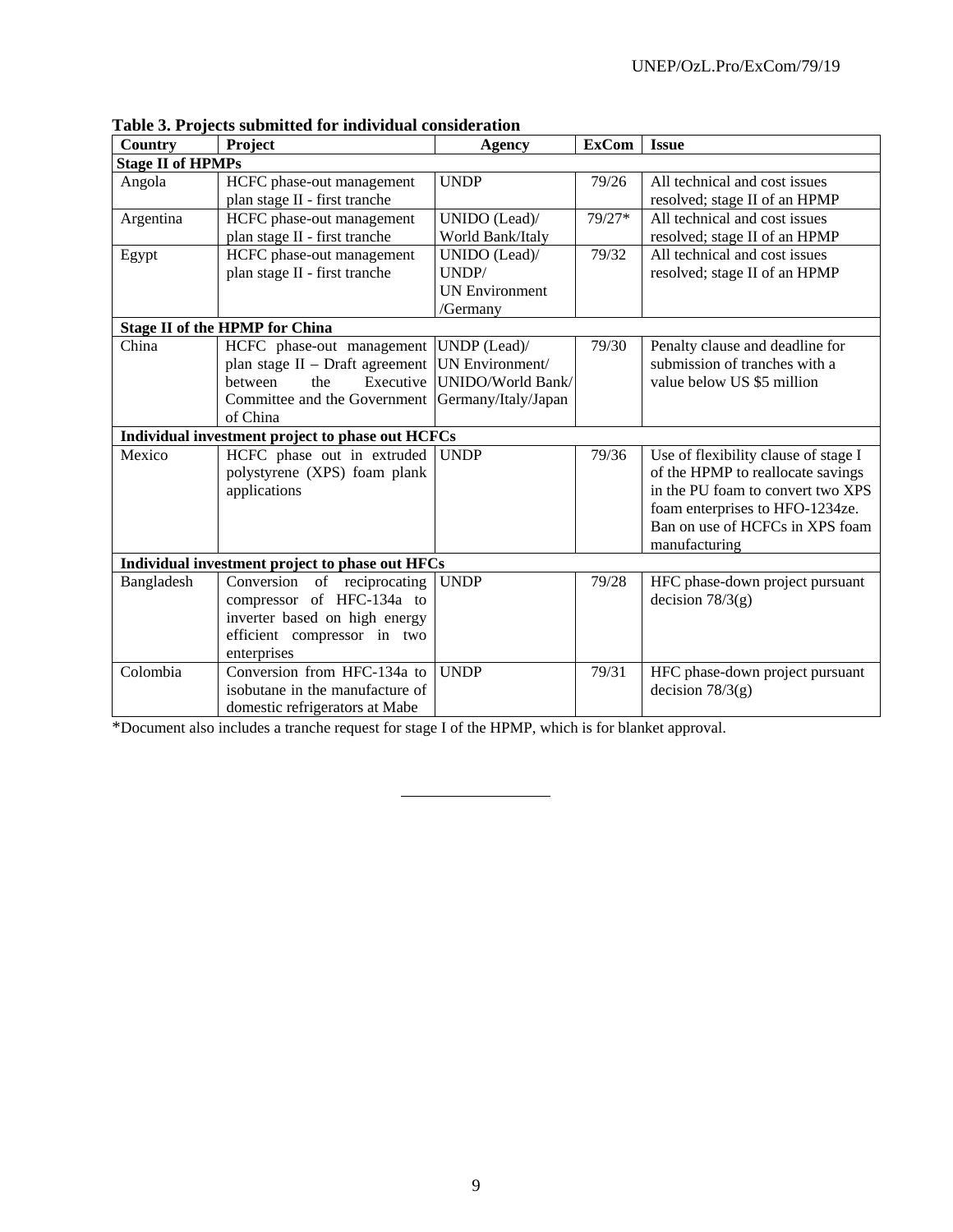| <b>Project Title</b>                                                                                                                                                                                                                                                                                                                                                                                                                                                                                                                                                                                                                                                                                                                                                                                    | <b>Agency</b>              | <b>ODP</b> |           | Funds recommended (US\$) | C.E.         |           |
|---------------------------------------------------------------------------------------------------------------------------------------------------------------------------------------------------------------------------------------------------------------------------------------------------------------------------------------------------------------------------------------------------------------------------------------------------------------------------------------------------------------------------------------------------------------------------------------------------------------------------------------------------------------------------------------------------------------------------------------------------------------------------------------------------------|----------------------------|------------|-----------|--------------------------|--------------|-----------|
|                                                                                                                                                                                                                                                                                                                                                                                                                                                                                                                                                                                                                                                                                                                                                                                                         |                            | (tonnes)   | Project   | <b>Support</b>           | <b>Total</b> | (US\$/kg) |
| <b>AFGHANISTAN</b>                                                                                                                                                                                                                                                                                                                                                                                                                                                                                                                                                                                                                                                                                                                                                                                      |                            |            |           |                          |              |           |
| <b>PHASE-OUT PLAN</b>                                                                                                                                                                                                                                                                                                                                                                                                                                                                                                                                                                                                                                                                                                                                                                                   |                            |            |           |                          |              |           |
| <b>HCFC</b> phase out plan                                                                                                                                                                                                                                                                                                                                                                                                                                                                                                                                                                                                                                                                                                                                                                              |                            |            |           |                          |              |           |
| HCFC phase-out management plan (stage I, third tranche)                                                                                                                                                                                                                                                                                                                                                                                                                                                                                                                                                                                                                                                                                                                                                 | <b>UNEP</b>                | 3.5        | \$120,000 | \$15,600                 | \$135,600    |           |
| Noted that the Agreement has been updated based on the HCFC<br>consumption baseline under Article 7 data and the transfer of<br>Germany's component to UNIDO in accordance with decision<br>77/16.                                                                                                                                                                                                                                                                                                                                                                                                                                                                                                                                                                                                      |                            |            |           |                          |              |           |
| HCFC phase-out management plan (stage I, third tranche)                                                                                                                                                                                                                                                                                                                                                                                                                                                                                                                                                                                                                                                                                                                                                 | <b>UNIDO</b>               | 2.5        | \$83,000  | \$7,470                  | \$90,470     |           |
| Noted that the Agreement has been updated based on the HCFC<br>consumption baseline under Article 7 data and the transfer of<br>Germany's component to UNIDO in accordance with decision<br>77/16.                                                                                                                                                                                                                                                                                                                                                                                                                                                                                                                                                                                                      |                            |            |           |                          |              |           |
| <b>Total for Afghanistan</b>                                                                                                                                                                                                                                                                                                                                                                                                                                                                                                                                                                                                                                                                                                                                                                            |                            | 6.0        | \$203,000 | \$23,070                 | \$226,070    |           |
| <b>ARGENTINA</b>                                                                                                                                                                                                                                                                                                                                                                                                                                                                                                                                                                                                                                                                                                                                                                                        |                            |            |           |                          |              |           |
| <b>PHASE-OUT PLAN</b>                                                                                                                                                                                                                                                                                                                                                                                                                                                                                                                                                                                                                                                                                                                                                                                   |                            |            |           |                          |              |           |
| <b>HCFC</b> phase out plan                                                                                                                                                                                                                                                                                                                                                                                                                                                                                                                                                                                                                                                                                                                                                                              |                            |            |           |                          |              |           |
| HCFC phase-out management plan (stage I, third tranche)<br>(refrigeration servicing sector)                                                                                                                                                                                                                                                                                                                                                                                                                                                                                                                                                                                                                                                                                                             | <b>UNIDO</b>               | 1.2        | \$125,000 | \$8,750                  | \$133,750    |           |
| The Government, UNIDO and the World Bank were requested to<br>submit the project completion report to the second meeting in<br>2019.                                                                                                                                                                                                                                                                                                                                                                                                                                                                                                                                                                                                                                                                    |                            |            |           |                          |              |           |
|                                                                                                                                                                                                                                                                                                                                                                                                                                                                                                                                                                                                                                                                                                                                                                                                         | <b>Total for Argentina</b> | 1.2        | \$125,000 | \$8,750                  | \$133,750    |           |
| <b>BELIZE</b>                                                                                                                                                                                                                                                                                                                                                                                                                                                                                                                                                                                                                                                                                                                                                                                           |                            |            |           |                          |              |           |
| <b>PHASE-OUT PLAN</b>                                                                                                                                                                                                                                                                                                                                                                                                                                                                                                                                                                                                                                                                                                                                                                                   |                            |            |           |                          |              |           |
| <b>HCFC</b> phase out plan                                                                                                                                                                                                                                                                                                                                                                                                                                                                                                                                                                                                                                                                                                                                                                              |                            |            |           |                          |              |           |
| HCFC phase-out management plan (stage I, second tranche) UNEP                                                                                                                                                                                                                                                                                                                                                                                                                                                                                                                                                                                                                                                                                                                                           |                            | 0.8        | \$96,000  | \$12,480                 | \$108,480    |           |
| Approved on the understanding that if Belize were to decide to<br>proceed with retrofits and associated servicing to flammable and<br>toxic refrigerants in refrigeration and air-conditioning equipment<br>originally designed for non-flammable substances, it would do so<br>assuming all associated responsibilities and risks and only in<br>accordance with the relevant standards and protocols. Noted that<br>the Agreement had been updated based on the established HCFC<br>baseline for compliance; and that the revised starting point for<br>sustained aggregate reduction in HCFC consumption is 2.80 ODP<br>tonnes, calculated using actual consumption of 2.51 ODP tonnes<br>and 3.09 ODP tonnes reported for 2009 and 2010, respectively,<br>under Article 7 of the Montreal Protocol. |                            |            |           |                          |              |           |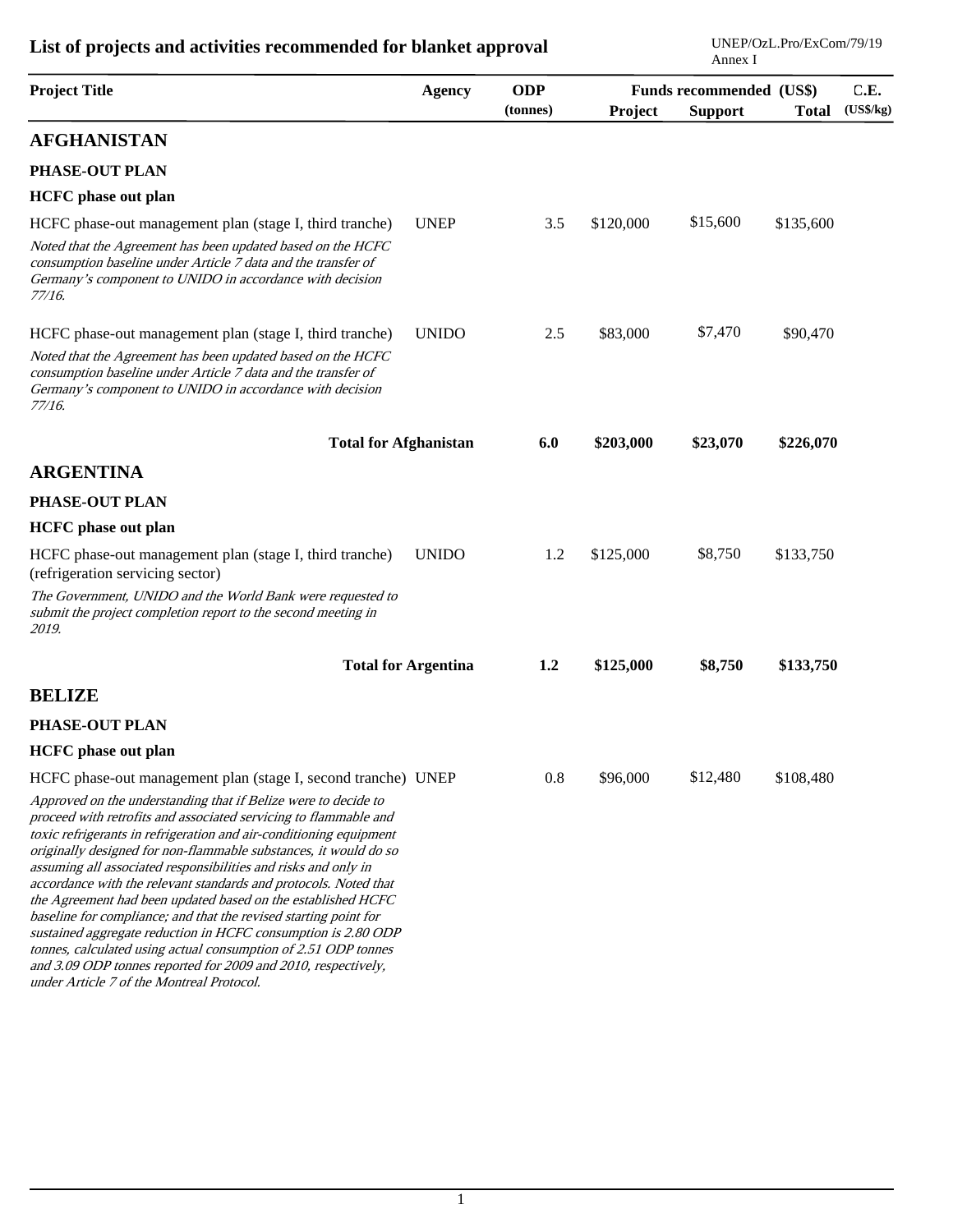| <b>Project Title</b>                                                                                                                                                                                                                                                                                                                                                                                                                                                                                                                                                                                                                                                                                                                                                                                    | <b>Agency</b>             | <b>ODP</b> | Funds recommended (US\$) |                |              | C.E.      |
|---------------------------------------------------------------------------------------------------------------------------------------------------------------------------------------------------------------------------------------------------------------------------------------------------------------------------------------------------------------------------------------------------------------------------------------------------------------------------------------------------------------------------------------------------------------------------------------------------------------------------------------------------------------------------------------------------------------------------------------------------------------------------------------------------------|---------------------------|------------|--------------------------|----------------|--------------|-----------|
|                                                                                                                                                                                                                                                                                                                                                                                                                                                                                                                                                                                                                                                                                                                                                                                                         |                           | (tonnes)   | Project                  | <b>Support</b> | <b>Total</b> | (US\$/kg) |
| HCFC phase-out management plan (stage I, second tranche) UNDP                                                                                                                                                                                                                                                                                                                                                                                                                                                                                                                                                                                                                                                                                                                                           |                           | 0.2        | \$6,500                  | \$585          | \$7,085      |           |
| Approved on the understanding that if Belize were to decide to<br>proceed with retrofits and associated servicing to flammable and<br>toxic refrigerants in refrigeration and air-conditioning equipment<br>originally designed for non-flammable substances, it would do so<br>assuming all associated responsibilities and risks and only in<br>accordance with the relevant standards and protocols. Noted that<br>the Agreement had been updated based on the established HCFC<br>baseline for compliance; and that the revised starting point for<br>sustained aggregate reduction in HCFC consumption is 2.80 ODP<br>tonnes, calculated using actual consumption of 2.51 ODP tonnes<br>and 3.09 ODP tonnes reported for 2009 and 2010, respectively,<br>under Article 7 of the Montreal Protocol. |                           |            |                          |                |              |           |
|                                                                                                                                                                                                                                                                                                                                                                                                                                                                                                                                                                                                                                                                                                                                                                                                         | <b>Total for Belize</b>   | 1.0        | \$102,500                | \$13,065       | \$115,565    |           |
| <b>BHUTAN</b>                                                                                                                                                                                                                                                                                                                                                                                                                                                                                                                                                                                                                                                                                                                                                                                           |                           |            |                          |                |              |           |
| <b>SEVERAL</b>                                                                                                                                                                                                                                                                                                                                                                                                                                                                                                                                                                                                                                                                                                                                                                                          |                           |            |                          |                |              |           |
| Ozone unit support                                                                                                                                                                                                                                                                                                                                                                                                                                                                                                                                                                                                                                                                                                                                                                                      |                           |            |                          |                |              |           |
| Extension of institutional strengthening project (phase VII: UNEP<br>12/2017-11/2019)                                                                                                                                                                                                                                                                                                                                                                                                                                                                                                                                                                                                                                                                                                                   |                           |            | \$85,000                 | \$0            | \$85,000     |           |
|                                                                                                                                                                                                                                                                                                                                                                                                                                                                                                                                                                                                                                                                                                                                                                                                         | <b>Total for Bhutan</b>   |            | \$85,000                 |                | \$85,000     |           |
| <b>BURKINA FASO</b>                                                                                                                                                                                                                                                                                                                                                                                                                                                                                                                                                                                                                                                                                                                                                                                     |                           |            |                          |                |              |           |
| <b>SEVERAL</b>                                                                                                                                                                                                                                                                                                                                                                                                                                                                                                                                                                                                                                                                                                                                                                                          |                           |            |                          |                |              |           |
| Ozone unit support                                                                                                                                                                                                                                                                                                                                                                                                                                                                                                                                                                                                                                                                                                                                                                                      |                           |            |                          |                |              |           |
| Extension of the institutional strengthening project (phase<br>XII: 6/2017-5/2019)                                                                                                                                                                                                                                                                                                                                                                                                                                                                                                                                                                                                                                                                                                                      | <b>UNEP</b>               |            | \$92,685                 | \$0            | \$92,685     |           |
| <b>Total for Burkina Faso</b>                                                                                                                                                                                                                                                                                                                                                                                                                                                                                                                                                                                                                                                                                                                                                                           |                           |            | \$92,685                 |                | \$92,685     |           |
| <b>CAMBODIA</b>                                                                                                                                                                                                                                                                                                                                                                                                                                                                                                                                                                                                                                                                                                                                                                                         |                           |            |                          |                |              |           |
| <b>SEVERAL</b>                                                                                                                                                                                                                                                                                                                                                                                                                                                                                                                                                                                                                                                                                                                                                                                          |                           |            |                          |                |              |           |
| Ozone unit support                                                                                                                                                                                                                                                                                                                                                                                                                                                                                                                                                                                                                                                                                                                                                                                      |                           |            |                          |                |              |           |
| Extension of institutional strengthening project (phase<br>IX:1/2018-12/2019)                                                                                                                                                                                                                                                                                                                                                                                                                                                                                                                                                                                                                                                                                                                           | <b>UNEP</b>               |            | \$144,214                | \$0            | \$144,214    |           |
|                                                                                                                                                                                                                                                                                                                                                                                                                                                                                                                                                                                                                                                                                                                                                                                                         | <b>Total for Cambodia</b> |            | \$144,214                |                | \$144,214    |           |
| <b>CHILE</b>                                                                                                                                                                                                                                                                                                                                                                                                                                                                                                                                                                                                                                                                                                                                                                                            |                           |            |                          |                |              |           |
| <b>SEVERAL</b>                                                                                                                                                                                                                                                                                                                                                                                                                                                                                                                                                                                                                                                                                                                                                                                          |                           |            |                          |                |              |           |
| Ozone unit support                                                                                                                                                                                                                                                                                                                                                                                                                                                                                                                                                                                                                                                                                                                                                                                      |                           |            |                          |                |              |           |
| Extension of the institutional strengthening project (phase<br>XII: 4/2017-3/2019)                                                                                                                                                                                                                                                                                                                                                                                                                                                                                                                                                                                                                                                                                                                      | <b>UNDP</b>               |            | \$238,784                | \$16,715       | \$255,499    |           |
|                                                                                                                                                                                                                                                                                                                                                                                                                                                                                                                                                                                                                                                                                                                                                                                                         | <b>Total for Chile</b>    |            | \$238,784                | \$16,715       | \$255,499    |           |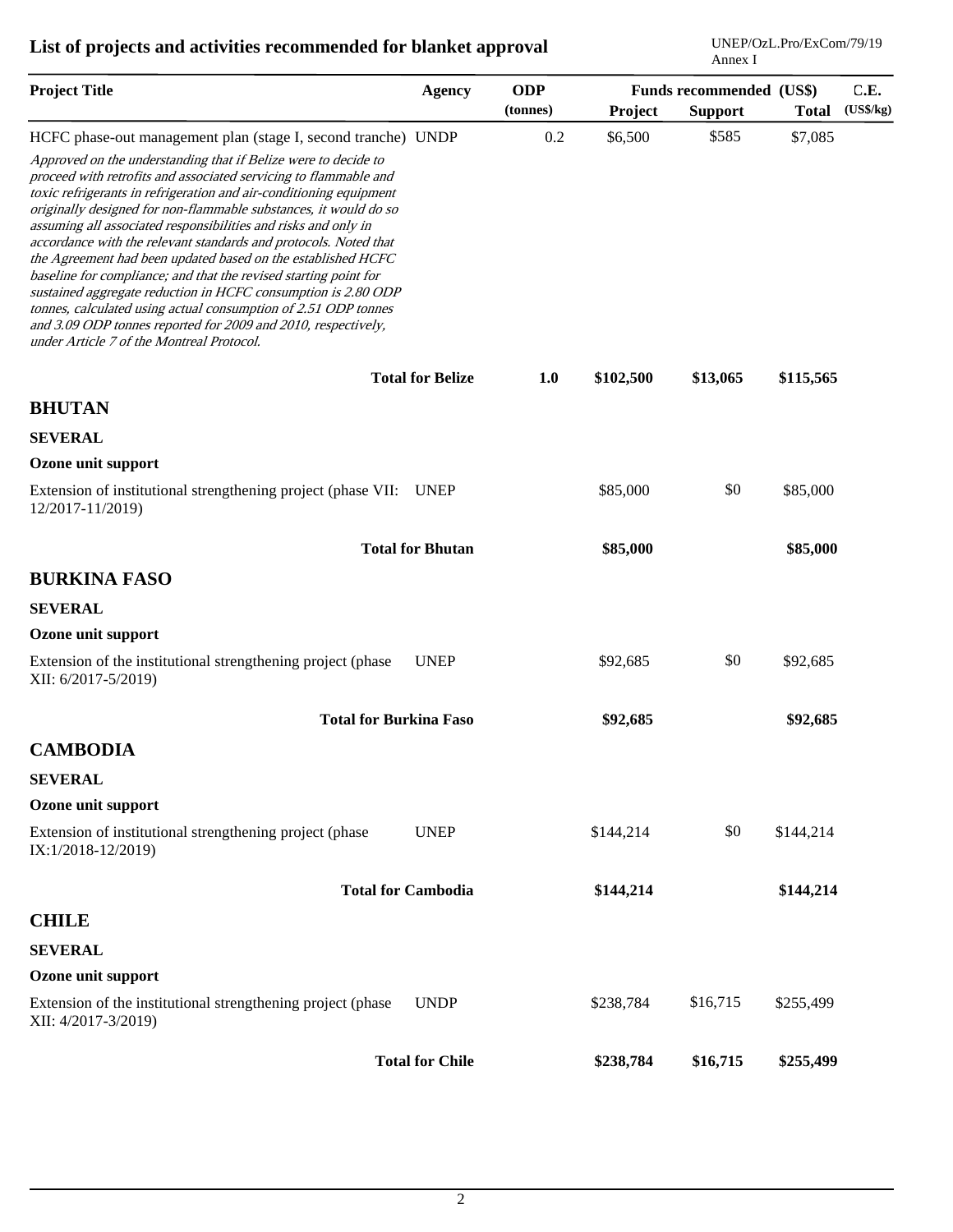| <b>Project Title</b>                                                                                                                                                                                                                            | <b>Agency</b>              | <b>ODP</b><br>(tonnes) | Project   | Funds recommended (US\$)<br><b>Support</b> | <b>Total</b> | C.E.<br>(US\$/kg) |
|-------------------------------------------------------------------------------------------------------------------------------------------------------------------------------------------------------------------------------------------------|----------------------------|------------------------|-----------|--------------------------------------------|--------------|-------------------|
| <b>COLOMBIA</b>                                                                                                                                                                                                                                 |                            |                        |           |                                            |              |                   |
| <b>SEVERAL</b>                                                                                                                                                                                                                                  |                            |                        |           |                                            |              |                   |
| Ozone unit support                                                                                                                                                                                                                              |                            |                        |           |                                            |              |                   |
| Extension of institutional strengthening project (phase XI:<br>11/2017-10/2019)                                                                                                                                                                 | <b>UNDP</b>                |                        | \$352,768 | \$24,694                                   | \$377,462    |                   |
|                                                                                                                                                                                                                                                 | <b>Total for Colombia</b>  |                        | \$352,768 | \$24,694                                   | \$377,462    |                   |
| <b>CONGO, DR</b>                                                                                                                                                                                                                                |                            |                        |           |                                            |              |                   |
| <b>PHASE-OUT PLAN</b>                                                                                                                                                                                                                           |                            |                        |           |                                            |              |                   |
| <b>HCFC</b> phase out plan                                                                                                                                                                                                                      |                            |                        |           |                                            |              |                   |
| Preparation of a HCFC phase-out management plan (stage)<br>$\mathbf{I}$                                                                                                                                                                         | <b>UNEP</b>                |                        | \$50,000  | \$6,500                                    | \$56,500     |                   |
| Approved on the understanding that if the starting point for<br>aggregate reduction in HCFC consumption was revised at a future<br>meeting, the funding would be adjusted accordingly and the<br>balance would be returned at the same meeting. |                            |                        |           |                                            |              |                   |
| Preparation of a HCFC phase-out management plan (stage<br>$_{\text{ID}}$                                                                                                                                                                        | <b>UNDP</b>                |                        | \$20,000  | \$1,400                                    | \$21,400     |                   |
| Approved on the understanding that if the starting point for<br>aggregate reduction in HCFC consumption was revised at a future<br>meeting, the funding would be adjusted accordingly and the<br>balance would be returned at the same meeting. |                            |                        |           |                                            |              |                   |
|                                                                                                                                                                                                                                                 | <b>Total for Congo, DR</b> |                        | \$70,000  | \$7,900                                    | \$77,900     |                   |
| <b>EL SALVADOR</b>                                                                                                                                                                                                                              |                            |                        |           |                                            |              |                   |
| PHASE-OUT PLAN                                                                                                                                                                                                                                  |                            |                        |           |                                            |              |                   |
| <b>HCFC</b> phase out plan                                                                                                                                                                                                                      |                            |                        |           |                                            |              |                   |
| Verification report for stage I of HCFC phase-out<br>management plan                                                                                                                                                                            | <b>UNDP</b>                |                        | \$30,000  | \$2,700                                    | \$32,700     |                   |
| Approved on the understanding that the verification report should<br>be submitted at least 60 days prior to the applicable Executive<br>Committee meeting where the next funding tranche for its HPMP<br>is being sought.                       |                            |                        |           |                                            |              |                   |
| <b>Total for El Salvador</b>                                                                                                                                                                                                                    |                            |                        | \$30,000  | \$2,700                                    | \$32,700     |                   |
| <b>GABON</b>                                                                                                                                                                                                                                    |                            |                        |           |                                            |              |                   |
| PHASE-OUT PLAN                                                                                                                                                                                                                                  |                            |                        |           |                                            |              |                   |
| <b>HCFC</b> phase out plan                                                                                                                                                                                                                      |                            |                        |           |                                            |              |                   |
| HCFC phase-out management plan (stage I, third tranche)                                                                                                                                                                                         | <b>UNIDO</b>               | 4.9                    | \$119,900 | \$10,791                                   | \$130,691    |                   |
| HCFC phase-out management plan (stage I, third tranche)                                                                                                                                                                                         | <b>UNEP</b>                |                        | \$50,100  | \$6,513                                    | \$56,613     |                   |
|                                                                                                                                                                                                                                                 | <b>Total for Gabon</b>     | 4.9                    | \$170,000 | \$17,304                                   | \$187,304    |                   |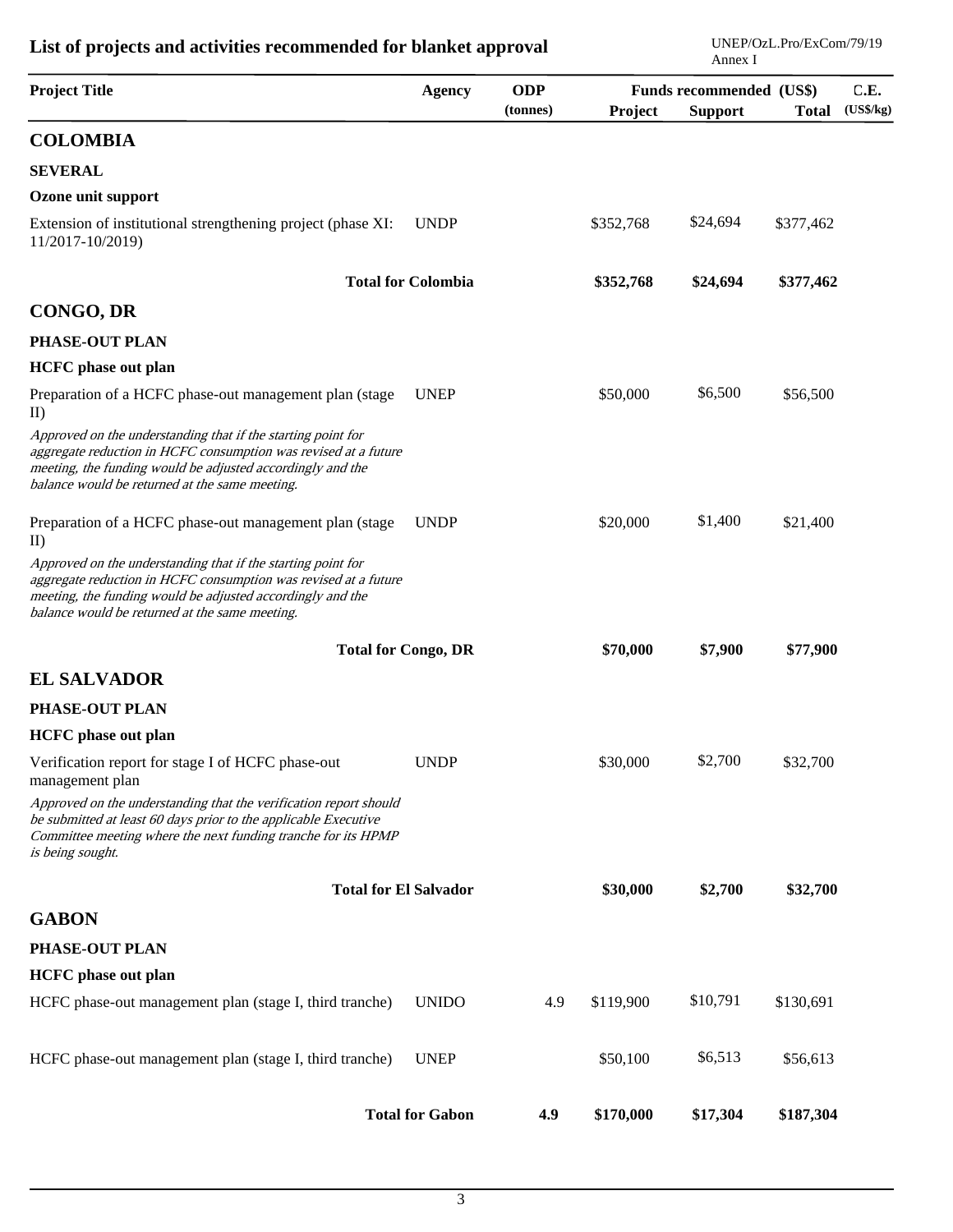| <b>Project Title</b>                                                                                                                                                                                                                                                                                                                                                                                       | <b>Agency</b>            | <b>ODP</b><br>(tonnes) | Project   | Funds recommended (US\$)<br><b>Support</b> | <b>Total</b> | C.E.<br>(US\$/kg) |
|------------------------------------------------------------------------------------------------------------------------------------------------------------------------------------------------------------------------------------------------------------------------------------------------------------------------------------------------------------------------------------------------------------|--------------------------|------------------------|-----------|--------------------------------------------|--------------|-------------------|
| <b>GUYANA</b>                                                                                                                                                                                                                                                                                                                                                                                              |                          |                        |           |                                            |              |                   |
| <b>SEVERAL</b>                                                                                                                                                                                                                                                                                                                                                                                             |                          |                        |           |                                            |              |                   |
| Ozone unit support                                                                                                                                                                                                                                                                                                                                                                                         |                          |                        |           |                                            |              |                   |
| Extension of the institutional strengthening project (phase<br>VII: 11/2017-10/2019)                                                                                                                                                                                                                                                                                                                       | <b>UNEP</b>              |                        | \$85,000  | \$0                                        | \$85,000     |                   |
|                                                                                                                                                                                                                                                                                                                                                                                                            | <b>Total for Guyana</b>  |                        | \$85,000  |                                            | \$85,000     |                   |
| <b>KOREA, DPR</b>                                                                                                                                                                                                                                                                                                                                                                                          |                          |                        |           |                                            |              |                   |
| <b>REFRIGERATION</b>                                                                                                                                                                                                                                                                                                                                                                                       |                          |                        |           |                                            |              |                   |
| Preparation of project proposal                                                                                                                                                                                                                                                                                                                                                                            |                          |                        |           |                                            |              |                   |
| Preparation for HCFC phase-out investment activities<br>(stage II) (refrigeration manufacturing sector)                                                                                                                                                                                                                                                                                                    | <b>UNIDO</b>             |                        | \$60,000  | \$4,200                                    | \$64,200     |                   |
| PHASE-OUT PLAN                                                                                                                                                                                                                                                                                                                                                                                             |                          |                        |           |                                            |              |                   |
| <b>HCFC</b> phase out plan                                                                                                                                                                                                                                                                                                                                                                                 |                          |                        |           |                                            |              |                   |
| Preparation of a HCFC phase-out management plan (stage<br>$\mathbf{I}$                                                                                                                                                                                                                                                                                                                                     | <b>UNIDO</b>             |                        | \$70,000  | \$4,900                                    | \$74,900     |                   |
| <b>Total for Korea, DPR</b>                                                                                                                                                                                                                                                                                                                                                                                |                          |                        | \$130,000 | \$9,100                                    | \$139,100    |                   |
| <b>LEBANON</b>                                                                                                                                                                                                                                                                                                                                                                                             |                          |                        |           |                                            |              |                   |
| PHASE-OUT PLAN                                                                                                                                                                                                                                                                                                                                                                                             |                          |                        |           |                                            |              |                   |
| <b>HCFC</b> phase out plan                                                                                                                                                                                                                                                                                                                                                                                 |                          |                        |           |                                            |              |                   |
| HCFC phase-out management plan (stage I, fourth tranche) UNDP<br>The Government of Lebanon and UNDP were requested to submit<br>the project completion report to the last meeting of the Executive<br>Committee in 2018.                                                                                                                                                                                   |                          | 12.4                   | \$124,760 | \$9,357                                    | \$134,117    |                   |
|                                                                                                                                                                                                                                                                                                                                                                                                            | <b>Total for Lebanon</b> | 12.4                   | \$124,760 | \$9,357                                    | \$134,117    |                   |
| <b>MACEDONIA, FYR</b>                                                                                                                                                                                                                                                                                                                                                                                      |                          |                        |           |                                            |              |                   |
| PHASE-OUT PLAN                                                                                                                                                                                                                                                                                                                                                                                             |                          |                        |           |                                            |              |                   |
| <b>HCFC</b> phase out plan                                                                                                                                                                                                                                                                                                                                                                                 |                          |                        |           |                                            |              |                   |
| HCFC phase-out management plan (phase I, seventh<br>tranche)                                                                                                                                                                                                                                                                                                                                               | <b>UNIDO</b>             | 0.1                    | \$82,000  | \$6,150                                    | \$88,150     |                   |
| <b>Total for Macedonia, FYR</b>                                                                                                                                                                                                                                                                                                                                                                            |                          | 0.1                    | \$82,000  | \$6,150                                    | \$88,150     |                   |
| <b>MAURITIUS</b>                                                                                                                                                                                                                                                                                                                                                                                           |                          |                        |           |                                            |              |                   |
| PHASE-OUT PLAN                                                                                                                                                                                                                                                                                                                                                                                             |                          |                        |           |                                            |              |                   |
| <b>HCFC</b> phase out plan                                                                                                                                                                                                                                                                                                                                                                                 |                          |                        |           |                                            |              |                   |
| HCFC phase-out management plan (third tranche)                                                                                                                                                                                                                                                                                                                                                             | Germany                  | 3.1                    | \$332,750 | \$40,140                                   | \$372,890    |                   |
| Approved on the understanding that if Mauritius were to decide to<br>proceed with retrofits and associated servicing to flammable and<br>toxic refrigerants in refrigeration and air-conditioning equipment<br>originally designed for non-flammable substances, it would do so<br>assuming all associated responsibilities and risks and only in<br>accordance with the relevant standards and protocols. |                          |                        |           |                                            |              |                   |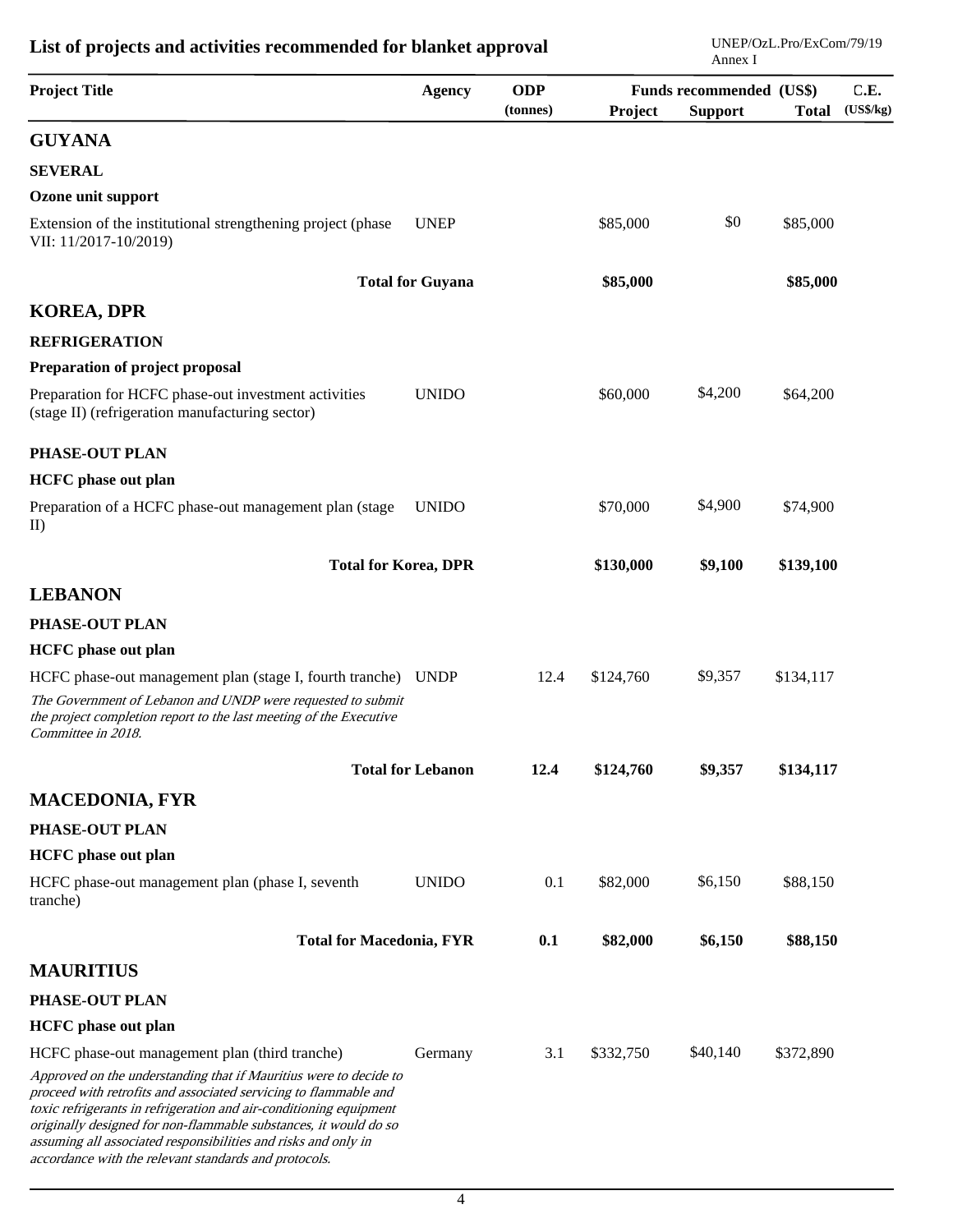| <b>Project Title</b>                                                                                                                                                   | <b>Agency</b>              | <b>ODP</b><br>(tonnes) | Project   | Funds recommended (US\$)<br><b>Support</b> | <b>Total</b> | C.E.<br>(US\$/kg) |
|------------------------------------------------------------------------------------------------------------------------------------------------------------------------|----------------------------|------------------------|-----------|--------------------------------------------|--------------|-------------------|
|                                                                                                                                                                        | <b>Total for Mauritius</b> | 3.1                    | \$332,750 | \$40,140                                   | \$372,890    |                   |
| <b>MEXICO</b>                                                                                                                                                          |                            |                        |           |                                            |              |                   |
| <b>SEVERAL</b>                                                                                                                                                         |                            |                        |           |                                            |              |                   |
| Ozone unit support                                                                                                                                                     |                            |                        |           |                                            |              |                   |
| Extension of institutional strengthening project (phase XIII: UNIDO<br>7/2017-6/2019)                                                                                  |                            |                        | \$316,160 | \$22,131                                   | \$338,291    |                   |
|                                                                                                                                                                        | <b>Total for Mexico</b>    |                        | \$316,160 | \$22,131                                   | \$338,291    |                   |
| <b>MONGOLIA</b>                                                                                                                                                        |                            |                        |           |                                            |              |                   |
| <b>SEVERAL</b>                                                                                                                                                         |                            |                        |           |                                            |              |                   |
| Ozone unit support                                                                                                                                                     |                            |                        |           |                                            |              |                   |
| Renewal of the institutional strengthening project (phase X: UNEP<br>1/2018-12/2019)                                                                                   |                            |                        | \$85,000  | \$0                                        | \$85,000     |                   |
|                                                                                                                                                                        | <b>Total for Mongolia</b>  |                        | \$85,000  |                                            | \$85,000     |                   |
| <b>NAMIBIA</b>                                                                                                                                                         |                            |                        |           |                                            |              |                   |
| PHASE-OUT PLAN                                                                                                                                                         |                            |                        |           |                                            |              |                   |
| <b>HCFC</b> phase out plan                                                                                                                                             |                            |                        |           |                                            |              |                   |
| HCFC phase-out management plan (third tranche)                                                                                                                         | Germany                    | 2.7                    | \$270,000 | \$32,700                                   | \$302,700    |                   |
| <b>SEVERAL</b>                                                                                                                                                         |                            |                        |           |                                            |              |                   |
| Ozone unit support                                                                                                                                                     |                            |                        |           |                                            |              |                   |
| Extension of institutional strengthening project (phase IX:<br>7/2017-6/2019)                                                                                          | <b>UNEP</b>                |                        | \$85,000  | \$0                                        | \$85,000     |                   |
|                                                                                                                                                                        | <b>Total for Namibia</b>   | 2.7                    | \$355,000 | \$32,700                                   | \$387,700    |                   |
| <b>PERU</b>                                                                                                                                                            |                            |                        |           |                                            |              |                   |
| PHASE-OUT PLAN                                                                                                                                                         |                            |                        |           |                                            |              |                   |
| <b>HCFC</b> phase out plan                                                                                                                                             |                            |                        |           |                                            |              |                   |
| HCFC phase-out management plan (stage I, third tranche)<br>(refrigeration servicing sector)                                                                            | <b>UNEP</b>                | 0.2                    | \$5,000   | \$650                                      | \$5,650      |                   |
| The Government of Peru, UNDP and UN Environment were<br>requested to submit the project completion report to the second<br>meeting of the Executive Committee in 2018. |                            |                        |           |                                            |              |                   |
| HCFC phase-out management plan (stage I, third tranche)<br>(refrigeration servicing sector)                                                                            | <b>UNDP</b>                | 0.9                    | \$24,671  | \$2,220                                    | \$26,891     |                   |
| The Government of Peru, UNDP and UN Environment were<br>requested to submit the project completion report to the second<br>meeting of the Executive Committee in 2018. |                            |                        |           |                                            |              |                   |
|                                                                                                                                                                        | <b>Total for Peru</b>      | 1.1                    | \$29,671  | \$2,870                                    | \$32,541     |                   |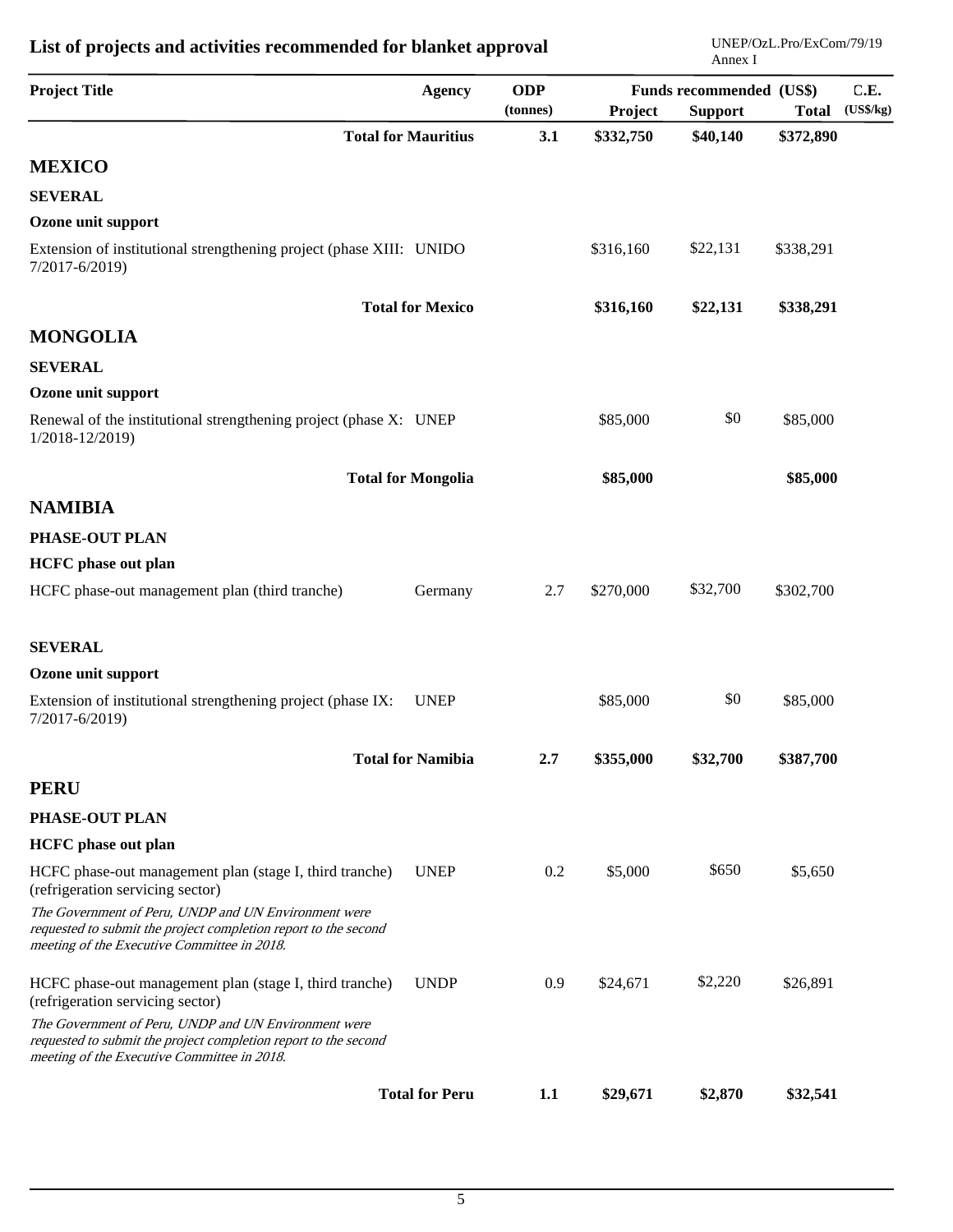| <b>Project Title</b>                                                                                                                                                                                                                                                                                                                                                                                                                                                                                                                                                                        | <b>Agency</b>                | <b>ODP</b><br>(tonnes) | Project   | Funds recommended (US\$)<br><b>Support</b> | <b>Total</b> | C.E.<br>(US\$/kg) |
|---------------------------------------------------------------------------------------------------------------------------------------------------------------------------------------------------------------------------------------------------------------------------------------------------------------------------------------------------------------------------------------------------------------------------------------------------------------------------------------------------------------------------------------------------------------------------------------------|------------------------------|------------------------|-----------|--------------------------------------------|--------------|-------------------|
| <b>PHILIPPINES</b>                                                                                                                                                                                                                                                                                                                                                                                                                                                                                                                                                                          |                              |                        |           |                                            |              |                   |
| <b>SEVERAL</b>                                                                                                                                                                                                                                                                                                                                                                                                                                                                                                                                                                              |                              |                        |           |                                            |              |                   |
| Ozone unit support                                                                                                                                                                                                                                                                                                                                                                                                                                                                                                                                                                          |                              |                        |           |                                            |              |                   |
| Extension of institutional strengthening project (phase XI:<br>1/2018-12/2019)                                                                                                                                                                                                                                                                                                                                                                                                                                                                                                              | <b>UNEP</b>                  |                        | \$231,850 | \$0                                        | \$231,850    |                   |
|                                                                                                                                                                                                                                                                                                                                                                                                                                                                                                                                                                                             | <b>Total for Philippines</b> |                        | \$231,850 |                                            | \$231,850    |                   |
| <b>QATAR</b>                                                                                                                                                                                                                                                                                                                                                                                                                                                                                                                                                                                |                              |                        |           |                                            |              |                   |
| <b>SEVERAL</b>                                                                                                                                                                                                                                                                                                                                                                                                                                                                                                                                                                              |                              |                        |           |                                            |              |                   |
| Ozone unit support                                                                                                                                                                                                                                                                                                                                                                                                                                                                                                                                                                          |                              |                        |           |                                            |              |                   |
| Renewal of institutional strengthening project (phase IV:<br>8/2017-7/2019)                                                                                                                                                                                                                                                                                                                                                                                                                                                                                                                 | <b>UNIDO</b>                 |                        | \$113,920 | \$7,974                                    | \$121,894    |                   |
|                                                                                                                                                                                                                                                                                                                                                                                                                                                                                                                                                                                             | <b>Total for Qatar</b>       |                        | \$113,920 | \$7,974                                    | \$121,894    |                   |
| <b>SERBIA</b>                                                                                                                                                                                                                                                                                                                                                                                                                                                                                                                                                                               |                              |                        |           |                                            |              |                   |
| PHASE-OUT PLAN                                                                                                                                                                                                                                                                                                                                                                                                                                                                                                                                                                              |                              |                        |           |                                            |              |                   |
| <b>HCFC</b> phase out plan                                                                                                                                                                                                                                                                                                                                                                                                                                                                                                                                                                  |                              |                        |           |                                            |              |                   |
| HCFC phase-out management plan (stage I, third tranche)                                                                                                                                                                                                                                                                                                                                                                                                                                                                                                                                     | <b>UNIDO</b>                 |                        | \$67,800  | \$5,085                                    | \$72,885     |                   |
| Approved on an exceptional basis and on the understanding that<br>the approved funds would not be transferred to UNIDO and UN<br>Environment until the Secretariat had reviewed the verification<br>report and confirmed that the Government of Serbia was in<br>compliance with the Montreal Protocol and the Agreement<br>between the Government and the Executive Committee; and that<br>as part of its annual progress report UNIDO would report on the<br>status of manufacturing of low-GWP systems at the converted<br>refrigeration and air-conditioning manufacturing enterprises. |                              |                        |           |                                            |              |                   |
| HCFC phase-out management plan (stage I, third tranche)                                                                                                                                                                                                                                                                                                                                                                                                                                                                                                                                     | <b>UNEP</b>                  |                        | \$14,450  | \$1,879                                    | \$16,329     |                   |
| Approved on an exceptional basis and on the understanding that<br>the approved funds would not be transferred to UNIDO and UN<br>Environment until the Secretariat had reviewed the verification<br>report and confirmed that the Government of Serbia was in<br>compliance with the Montreal Protocol and the Agreement<br>between the Government and the Executive Committee; and that<br>as part of its annual progress report UNIDO would report on the<br>status of manufacturing of low-GWP systems at the converted<br>refrigeration and air-conditioning manufacturing enterprises. |                              |                        |           |                                            |              |                   |
|                                                                                                                                                                                                                                                                                                                                                                                                                                                                                                                                                                                             | <b>Total for Serbia</b>      |                        | \$82,250  | \$6,964                                    | \$89,214     |                   |
| <b>TOGO</b>                                                                                                                                                                                                                                                                                                                                                                                                                                                                                                                                                                                 |                              |                        |           |                                            |              |                   |
| <b>PHASE-OUT PLAN</b>                                                                                                                                                                                                                                                                                                                                                                                                                                                                                                                                                                       |                              |                        |           |                                            |              |                   |
| <b>HCFC</b> phase out plan                                                                                                                                                                                                                                                                                                                                                                                                                                                                                                                                                                  |                              |                        |           |                                            |              |                   |
| HCFC phase-out management plan (stage I, third tranche)                                                                                                                                                                                                                                                                                                                                                                                                                                                                                                                                     | <b>UNEP</b>                  |                        | \$62,000  | \$8,060                                    | \$70,060     |                   |
| HCFC phase-out management plan (stage I, third tranche)                                                                                                                                                                                                                                                                                                                                                                                                                                                                                                                                     | <b>UNIDO</b>                 | 3.9                    | \$150,000 | \$11,250                                   | \$161,250    |                   |